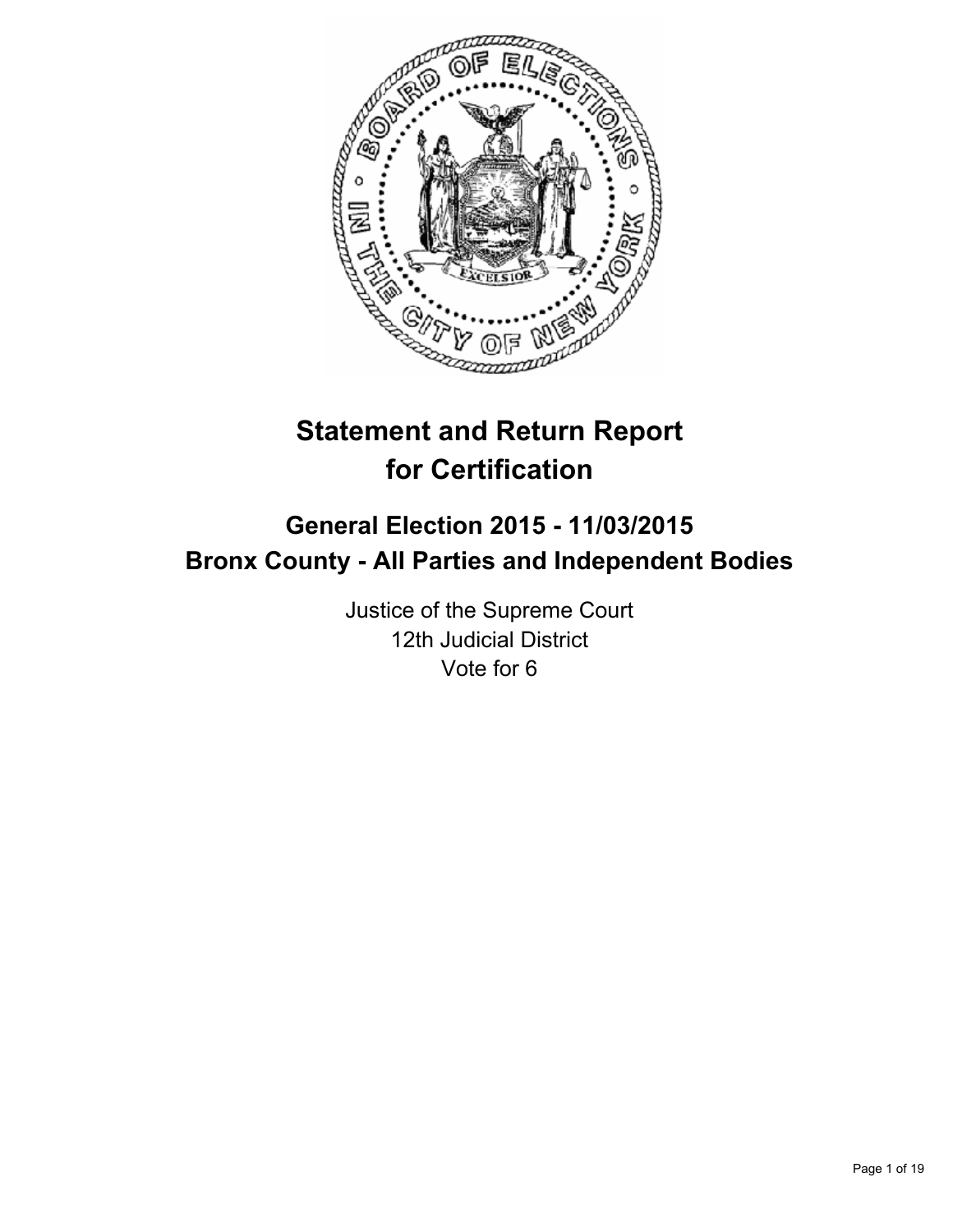

| <b>PUBLIC COUNTER</b>                                    | 3,144        |
|----------------------------------------------------------|--------------|
| <b>EMERGENCY</b>                                         | 56           |
| ABSENTEE/MILITARY                                        | 136          |
| <b>AFFIDAVIT</b>                                         | 95           |
| <b>Total Ballots</b>                                     | 3,431        |
| Less - Inapplicable Federal/Special Presidential Ballots | 0            |
| <b>Total Applicable Ballots</b>                          | 3,431        |
| SALLIE MANZANETTE-DANIELS (DEMOCRATIC)                   | 2,035        |
| STEVE MAYO (REPUBLICAN)                                  | 110          |
| STEVE MAYO (CONSERVATIVE)                                | 49           |
| DIANNE RENWICK (DEMOCRATIC)                              | 1,853        |
| MITCHELL J. DANZIGER (DEMOCRATIC)                        | 1,743        |
| GUY T. PARISI (REPUBLICAN)                               | 70           |
| <b>GUY T. PARISI (CONSERVATIVE)</b>                      | 29           |
| LIZBETH GONZALEZ (DEMOCRATIC)                            | 2,119        |
| CHRISTOPHER B. GARVEY (CONSERVATIVE)                     | 100          |
| ROBERT T. JOHNSON (DEMOCRATIC)                           | 2,118        |
| RUBEN FRANCO (DEMOCRATIC)                                | 1,872        |
| <b>CREASIA LARKEN (WRITE-IN)</b>                         | 1            |
| DAVID KING (WRITE-IN)                                    | 1            |
| EDWARD KIELY (WRITE-IN)                                  | 1            |
| HILLARY CLINTON (WRITE-IN)                               | 1            |
| JOYCE HOYI (WRITE-IN)                                    | $\mathbf{1}$ |
| KAUEF BROWDER (WRITE-IN)                                 | 1            |
| LATOYA JOYNER (WRITE-IN)                                 | 1            |
| MARC SPANO (WRITE-IN)                                    | 1            |
| MICHAEL D NOBLE (WRITE-IN)                               | 1            |
| RJ POOLE (WRITE-IN)                                      | 1            |
| RUBEN DIAZ JR (WRITE-IN)                                 | 1            |
| SAM HENREY (WRITE-IN)                                    | 1            |
| UNATTRIBUTABLE WRITE-IN (WRITE-IN)                       | 33           |
| VANESSA L GIBSON (WRITE-IN)                              | 1            |
| WILLIAM PRUITT (WRITE-IN)                                | 1            |
| <b>Total Votes</b>                                       | 12,145       |
| Unrecorded                                               | 8,441        |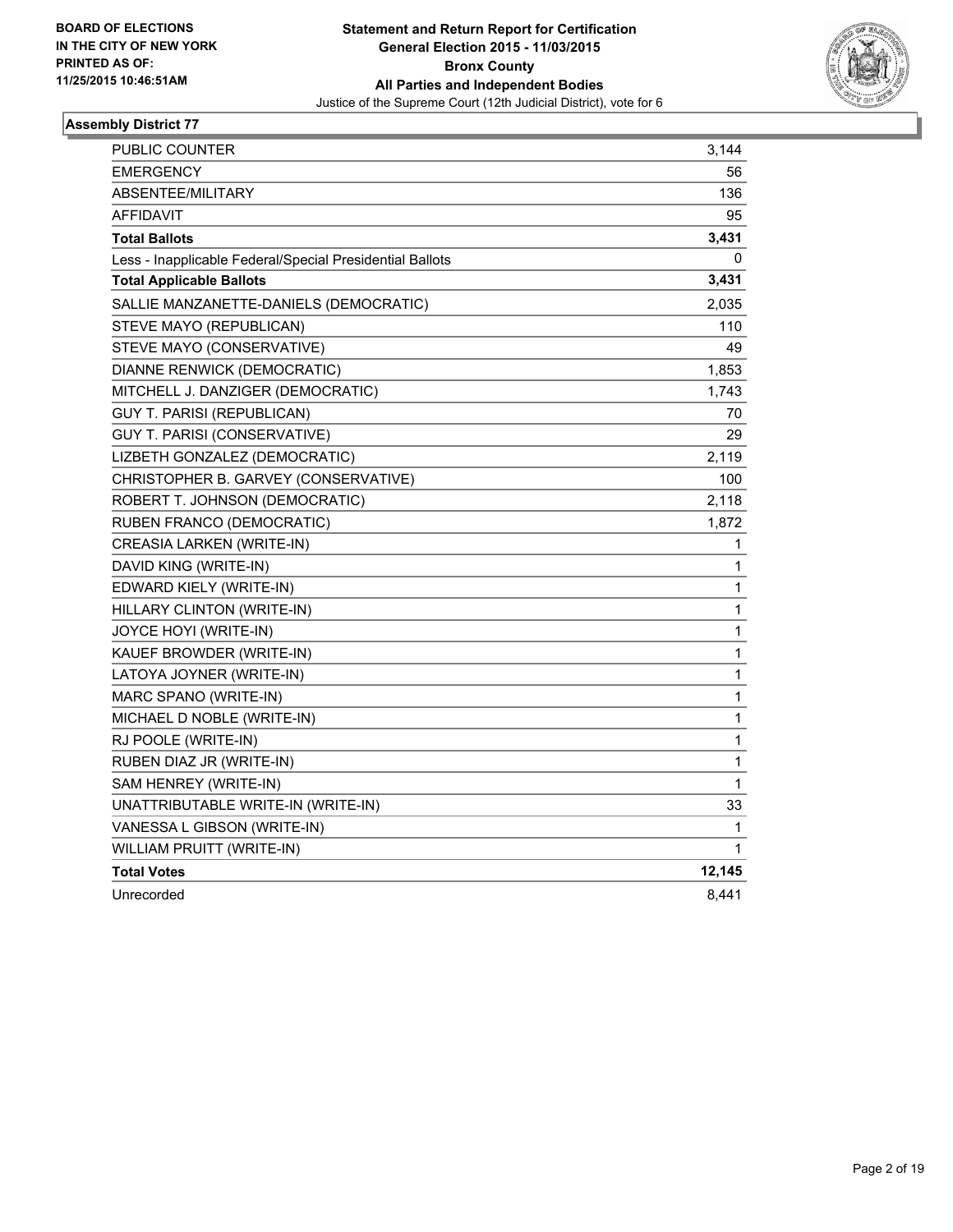

| <b>PUBLIC COUNTER</b>                                    | 2,241 |
|----------------------------------------------------------|-------|
| <b>EMERGENCY</b>                                         | 0     |
| ABSENTEE/MILITARY                                        | 141   |
| <b>AFFIDAVIT</b>                                         | 83    |
| <b>Total Ballots</b>                                     | 2,465 |
| Less - Inapplicable Federal/Special Presidential Ballots | 0     |
| <b>Total Applicable Ballots</b>                          | 2,465 |
| SALLIE MANZANETTE-DANIELS (DEMOCRATIC)                   | 1,405 |
| STEVE MAYO (REPUBLICAN)                                  | 151   |
| STEVE MAYO (CONSERVATIVE)                                | 80    |
| DIANNE RENWICK (DEMOCRATIC)                              | 1,301 |
| MITCHELL J. DANZIGER (DEMOCRATIC)                        | 1,235 |
| GUY T. PARISI (REPUBLICAN)                               | 124   |
| GUY T. PARISI (CONSERVATIVE)                             | 61    |
| LIZBETH GONZALEZ (DEMOCRATIC)                            | 1,599 |
| CHRISTOPHER B. GARVEY (CONSERVATIVE)                     | 148   |
| ROBERT T. JOHNSON (DEMOCRATIC)                           | 1,427 |
| RUBEN FRANCO (DEMOCRATIC)                                | 1,364 |
| ANTON MCCARMIDE (WRITE-IN)                               | 1     |
| ARTHUR BRAUCH (WRITE-IN)                                 | 1     |
| <b>BASSIO WILLIAMS (WRITE-IN)</b>                        | 1     |
| CHRISTINA LAKIND (WRITE-IN)                              | 1     |
| DAVID WOLFE (WRITE-IN)                                   | 1     |
| EDDIE MCSHAN (WRITE-IN)                                  | 1     |
| GINO GADAGNO (WRITE-IN)                                  | 1     |
| HEYRROD JABLOME (WRITE-IN)                               | 1     |
| HILARY CLINTON (WRITE-IN)                                | 2     |
| HUGH JANUS (WRITE-IN)                                    | 1     |
| HUGH JUSS (WRITE-IN)                                     | 1     |
| JOSEPH COLARUSO (WRITE-IN)                               | 1     |
| JOSEPH GUADAGNO (WRITE-IN)                               | 1     |
| JOSEPH RAMONETTI (WRITE-IN)                              | 1     |
| JUSTIN GROSSMAN MARSHALL (WRITE-IN)                      | 1     |
| KATHERINE TIMPF (WRITE-IN)                               | 1     |
| KENNY AGOSTO (WRITE-IN)                                  | 1     |
| MATTHEW MARTINEZ (WRITE-IN)                              | 1     |
| MELISSA INGALA (WRITE-IN)                                | 1     |
| MIKE HUNT (WRITE-IN)                                     | 1     |
| ROSALIE LESLIE (WRITE-IN)                                | 2     |
| STEPHEN MILLER (WRITE-IN)                                | 1     |
| TANYA KENNEDY (WRITE-IN)                                 | 1     |
| UNATTRIBUTABLE WRITE-IN (WRITE-IN)                       | 16    |
| <b>Total Votes</b>                                       | 8,936 |
| Unrecorded                                               | 5,854 |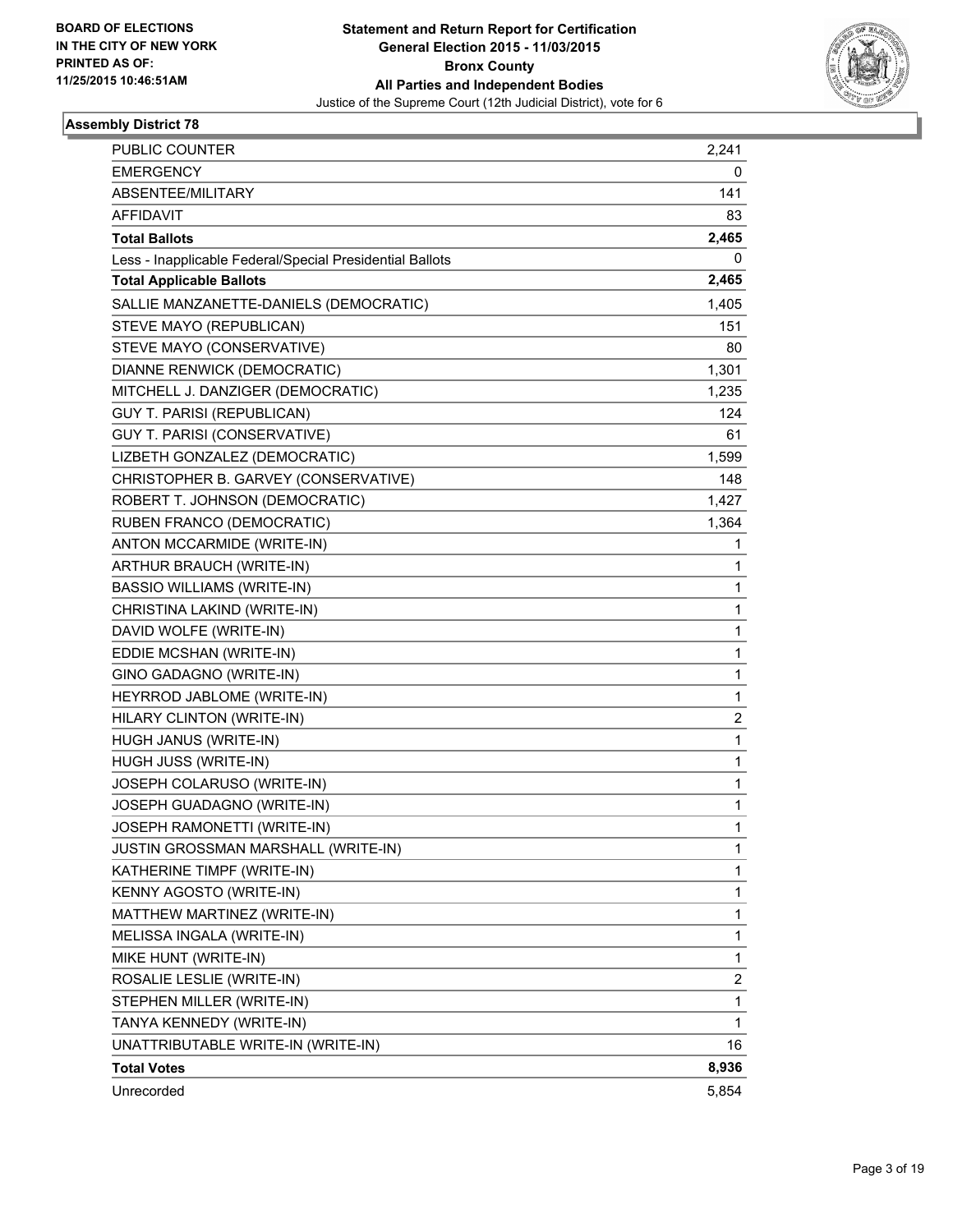

| <b>PUBLIC COUNTER</b>                                    | 3,382        |
|----------------------------------------------------------|--------------|
| <b>EMERGENCY</b>                                         | 3            |
| ABSENTEE/MILITARY                                        | 115          |
| <b>AFFIDAVIT</b>                                         | 87           |
| <b>Total Ballots</b>                                     | 3,587        |
| Less - Inapplicable Federal/Special Presidential Ballots | 0            |
| <b>Total Applicable Ballots</b>                          | 3,587        |
| SALLIE MANZANETTE-DANIELS (DEMOCRATIC)                   | 2,035        |
| STEVE MAYO (REPUBLICAN)                                  | 133          |
| STEVE MAYO (CONSERVATIVE)                                | 54           |
| DIANNE RENWICK (DEMOCRATIC)                              | 1,859        |
| MITCHELL J. DANZIGER (DEMOCRATIC)                        | 1,775        |
| <b>GUY T. PARISI (REPUBLICAN)</b>                        | 98           |
| <b>GUY T. PARISI (CONSERVATIVE)</b>                      | 35           |
| LIZBETH GONZALEZ (DEMOCRATIC)                            | 2,095        |
| CHRISTOPHER B. GARVEY (CONSERVATIVE)                     | 125          |
| ROBERT T. JOHNSON (DEMOCRATIC)                           | 2,267        |
| RUBEN FRANCO (DEMOCRATIC)                                | 1,881        |
| DARRYL BOWMAN (WRITE-IN)                                 | 1            |
| ELIZABETH TAYLOR (WRITE-IN)                              | 1            |
| HELEN MCCLOUD (WRITE-IN)                                 | 1            |
| HILARY CLINTON (WRITE-IN)                                | 2            |
| LETICIA FEIREIRO (WRITE-IN)                              | 1            |
| ROME WILLIAMS (WRITE-IN)                                 | $\mathbf{1}$ |
| UNATTRIBUTABLE WRITE-IN (WRITE-IN)                       | 25           |
| VICTOR H GUTIERREZ (WRITE-IN)                            | 1            |
| ZORAIDA TORRES (WRITE-IN)                                | 1            |
| <b>Total Votes</b>                                       | 12,391       |
| Unrecorded                                               | 9,131        |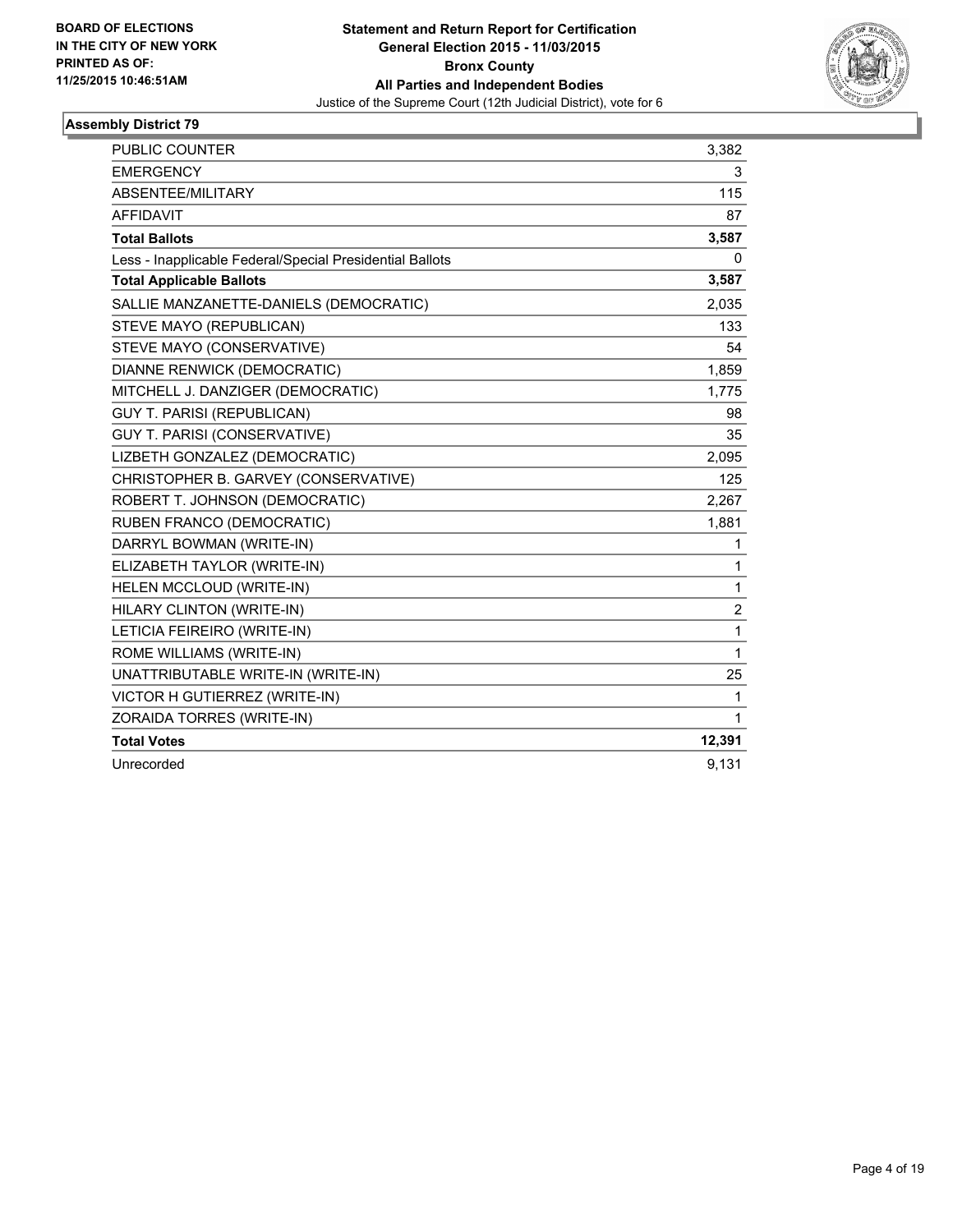

| <b>PUBLIC COUNTER</b>                                    | 3,028        |
|----------------------------------------------------------|--------------|
| <b>EMERGENCY</b>                                         | 0            |
| ABSENTEE/MILITARY                                        | 269          |
| <b>AFFIDAVIT</b>                                         | 30           |
| <b>Total Ballots</b>                                     | 3,327        |
| Less - Inapplicable Federal/Special Presidential Ballots | 0            |
| <b>Total Applicable Ballots</b>                          | 3,327        |
| SALLIE MANZANETTE-DANIELS (DEMOCRATIC)                   | 1,857        |
| STEVE MAYO (REPUBLICAN)                                  | 428          |
| STEVE MAYO (CONSERVATIVE)                                | 175          |
| DIANNE RENWICK (DEMOCRATIC)                              | 1,719        |
| MITCHELL J. DANZIGER (DEMOCRATIC)                        | 1,673        |
| GUY T. PARISI (REPUBLICAN)                               | 398          |
| <b>GUY T. PARISI (CONSERVATIVE)</b>                      | 165          |
| LIZBETH GONZALEZ (DEMOCRATIC)                            | 1,982        |
| CHRISTOPHER B. GARVEY (CONSERVATIVE)                     | 411          |
| ROBERT T. JOHNSON (DEMOCRATIC)                           | 1,978        |
| RUBEN FRANCO (DEMOCRATIC)                                | 1,838        |
| ANDREA GANT (WRITE-IN)                                   | 1            |
| ANGEL HERNANDEZ (WRITE-IN)                               | 1            |
| DOUGLAS MURPHY (WRITE-IN)                                | 1            |
| ED GARCIA CONDE (WRITE-IN)                               | 1            |
| EDWARD PICHARDO (WRITE-IN)                               | 1            |
| HUGO L GONZALEZ (WRITE-IN)                               | 1            |
| ISAAC AMBEROSE MOORE (WRITE-IN)                          | 2            |
| JAMES VISSER (WRITE-IN)                                  | 3            |
| JOHN DELGROSSO (WRITE-IN)                                | 1            |
| KALIEF BROWDER (WRITE-IN)                                | 1            |
| LENA GOLDSTEIN MOORE (WRITE-IN)                          | 1            |
| MICHAEL DELGROSSO (WRITE-IN)                             | 1            |
| MICHAEL J FICITO (WRITE-IN)                              | 1            |
| MURRAY RICHMOND (WRITE-IN)                               | 1            |
| OBRIAN SALAS (WRITE-IN)                                  | 1            |
| PHILIP FOGLE (WRITE-IN)                                  | 1            |
| ROBERT DELGROSSO (WRITE-IN)                              | 1            |
| ROBERT MATTE (WRITE-IN)                                  | $\mathbf{1}$ |
| UNATTRIBUTABLE WRITE-IN (WRITE-IN)                       | 35           |
| <b>Total Votes</b>                                       | 12,680       |
| Unrecorded                                               | 7,282        |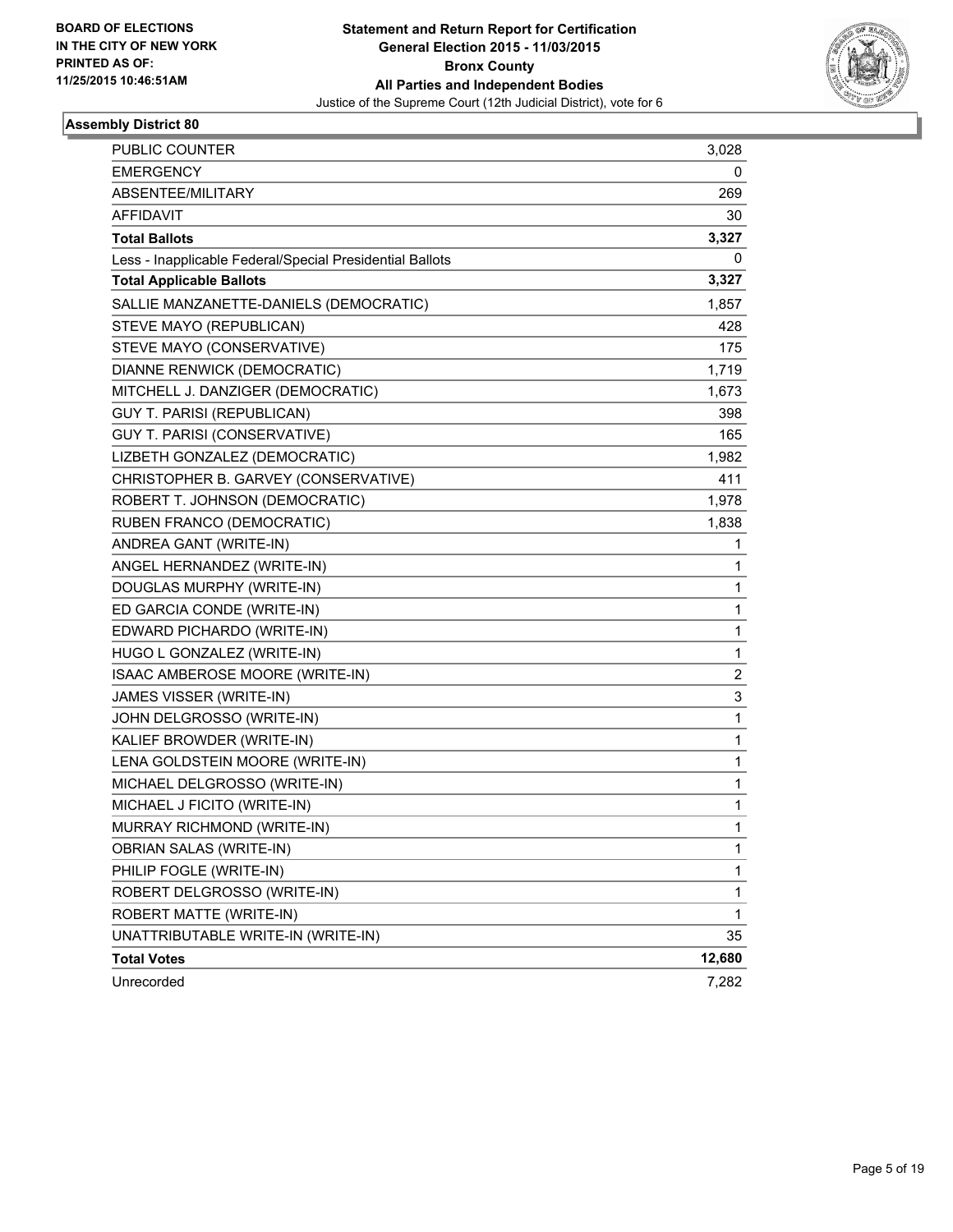

| <b>PUBLIC COUNTER</b>                                    | 4,526        |
|----------------------------------------------------------|--------------|
| <b>EMERGENCY</b>                                         | 0            |
| ABSENTEE/MILITARY                                        | 377          |
| <b>AFFIDAVIT</b>                                         | 53           |
| <b>Total Ballots</b>                                     | 4,956        |
| Less - Inapplicable Federal/Special Presidential Ballots | 0            |
| <b>Total Applicable Ballots</b>                          | 4,956        |
| SALLIE MANZANETTE-DANIELS (DEMOCRATIC)                   | 2,959        |
| STEVE MAYO (REPUBLICAN)                                  | 732          |
| STEVE MAYO (CONSERVATIVE)                                | 323          |
| DIANNE RENWICK (DEMOCRATIC)                              | 2,948        |
| MITCHELL J. DANZIGER (DEMOCRATIC)                        | 2,939        |
| GUY T. PARISI (REPUBLICAN)                               | 685          |
| GUY T. PARISI (CONSERVATIVE)                             | 308          |
| LIZBETH GONZALEZ (DEMOCRATIC)                            | 3,298        |
| CHRISTOPHER B. GARVEY (CONSERVATIVE)                     | 720          |
| ROBERT T. JOHNSON (DEMOCRATIC)                           | 3,049        |
| RUBEN FRANCO (DEMOCRATIC)                                | 3,065        |
| AARON WHITELMAN (WRITE-IN)                               | 1            |
| ALICEA ELLORAS (WRITE-IN)                                | 1            |
| ANDREW COHEN (WRITE-IN)                                  | 1            |
| BEN BARBAHO (WRITE-IN)                                   | 1            |
| BETTY BAUMEL (WRITE-IN)                                  | 1            |
| BRIAN O'BYRNE (WRITE-IN)                                 | 1            |
| <b>BRIGHID COFFEY (WRITE-IN)</b>                         | 1            |
| CHRISTOPHER GARVY (WRITE-IN)                             | 1            |
| CHRISTOPHER W FORD (WRITE-IN)                            | 1            |
| CIATTA BAYSAH (WRITE-IN)                                 | 1            |
| COREY SOTO (WRITE-IN)                                    | 1            |
| DAN CARTER (WRITE-IN)                                    | 1            |
| DAN GORDON (WRITE-IN)                                    | 1            |
| DANIEL DA DERNACT (WRITE-IN)                             | 1            |
| DANIEL PADERNACHT (WRITE-IN)                             | 2            |
| DANIELLE MEBERT (WRITE-IN)                               | 1            |
| DARA OTTLEY BROWN (WRITE-IN)                             | 1            |
| DAWN KELLY (WRITE-IN)                                    | 1            |
| ELIZABETH GONZALES (WRITE-IN)                            | 1            |
| FRED THOMPSON (WRITE-IN)                                 | 1            |
| GALIMA D BAYSAH SR (WRITE-IN)                            | 1            |
| <b>GASPAN SANBEY (WRITE-IN)</b>                          | 1            |
| <b>GUS HALL (WRITE-IN)</b>                               | 1            |
| JACK KEMP (WRITE-IN)                                     | 1            |
| JACK MARTH (WRITE-IN)                                    | 2            |
| JAMIN SEWELL (WRITE-IN)                                  | 1            |
| JEFFREY KLEIN (WRITE-IN)                                 | 1            |
| <b>JESSICA S RIVERA (WRITE-IN)</b>                       | $\mathbf{1}$ |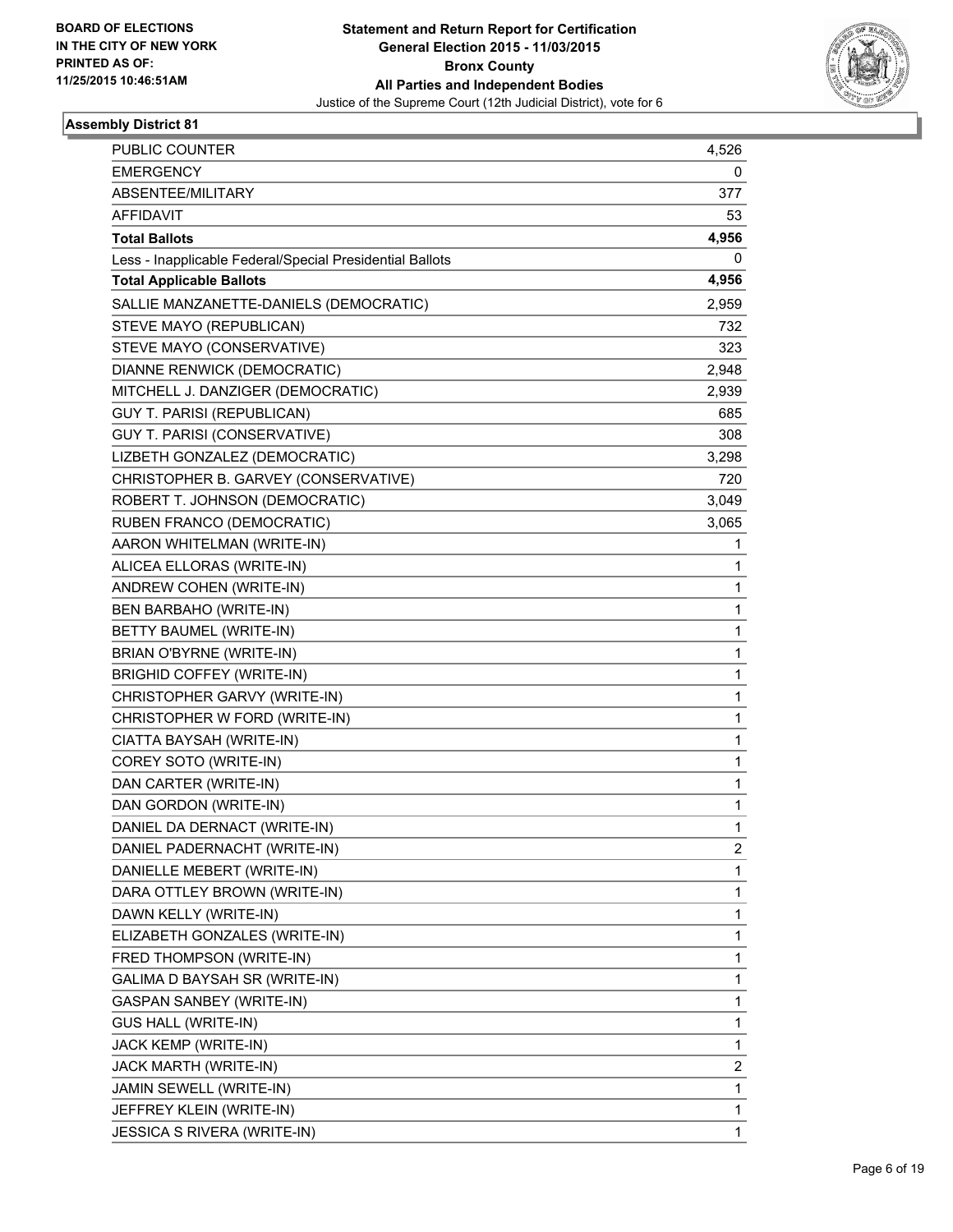

| JOE BIDEN (WRITE-IN)                 | 1                       |
|--------------------------------------|-------------------------|
| JOE KEPIC (WRITE-IN)                 | 1                       |
| JOHN KELLY (WRITE-IN)                | 1                       |
| JOHN MARTH (WRITE-IN)                | $\mathbf{1}$            |
| JUDITH BAUMEL (WRITE-IN)             | 1                       |
| KALIEF BROWDER (WRITE-IN)            | 1                       |
| KALIEF BROWDNER (WRITE-IN)           | 1                       |
| KEVIN FOX (WRITE-IN)                 | 1                       |
| LINDA MILLS (WRITE-IN)               | 1                       |
| MARCOS CRESPO (WRITE-IN)             | $\mathbf{1}$            |
| MARK OBERMAN (WRITE-IN)              | 1                       |
| MATTHEW P WALSH (WRITE-IN)           | 1                       |
| MAYBELLENE KELLY (WRITE-IN)          | $\overline{c}$          |
| MICHAEL DALEY (WRITE-IN)             | 1                       |
| MINNIE RIVERA (WRITE-IN)             | 1                       |
| MITCHELL SCHRAGE (WRITE-IN)          | $\mathbf{1}$            |
| NATHANIEL J AYALA (WRITE-IN)         | 1                       |
| NICHOLAS PENKOVSKY (WRITE-IN)        | 1                       |
| NICOLE R STRONGIN (WRITE-IN)         | 1                       |
| ODELL WILLIAMS III (WRITE-IN)        | 1                       |
| OLIVER G KOPPEL (WRITE-IN)           | 4                       |
| OPHELIE KELLY (WRITE-IN)             | $\overline{\mathbf{c}}$ |
| PAMELA KELLY (WRITE-IN)              | 1                       |
| PAUL CAMAS (WRITE-IN)                | 1                       |
| PAUL V HOGAN (WRITE-IN)              | 1                       |
| PHILIP ALCABES (WRITE-IN)            | 1                       |
| PREET BAHARA (WRITE-IN)              | 1                       |
| RANDYE BERNFELD (WRITE-IN)           | $\mathbf{1}$            |
| RENA DAWSON (WRITE-IN)               | 1                       |
| ROBERT D SIANO (WRITE-IN)            | 2                       |
| ROBERT SMITH (WRITE-IN)              | 1                       |
| RUBEN DIAZ JR (WRITE-IN)             | 1                       |
| SAMUEL WHITELMAN (WRITE-IN)          | 1                       |
| SEAN MAKER (WRITE-IN)                | 1                       |
| SEAN MURPHY (WRITE-IN)               | 1                       |
| SEBATION EL GATO MARTINEZ (WRITE-IN) | 1                       |
| SERGIO VILLAROMA (WRITE-IN)          | 1                       |
| SHELDON SILVER (WRITE-IN)            | 1                       |
| STEPHEN FEARON (WRITE-IN)            | 1                       |
| SUSAN DUNN (WRITE-IN)                | 1                       |
| TAMMY HALL (WRITE-IN)                | 1                       |
| TEDDY ZAMBETTI (WRITE-IN)            | 1                       |
| THERESA GRANT STOETH (WRITE-IN)      | 1                       |
| TOM BOLAND (WRITE-IN)                | 1                       |
| TOMAS CROWE (WRITE-IN)               | $\mathbf{1}$            |
| TRACY MCGLYN (WRITE-IN)              | 1                       |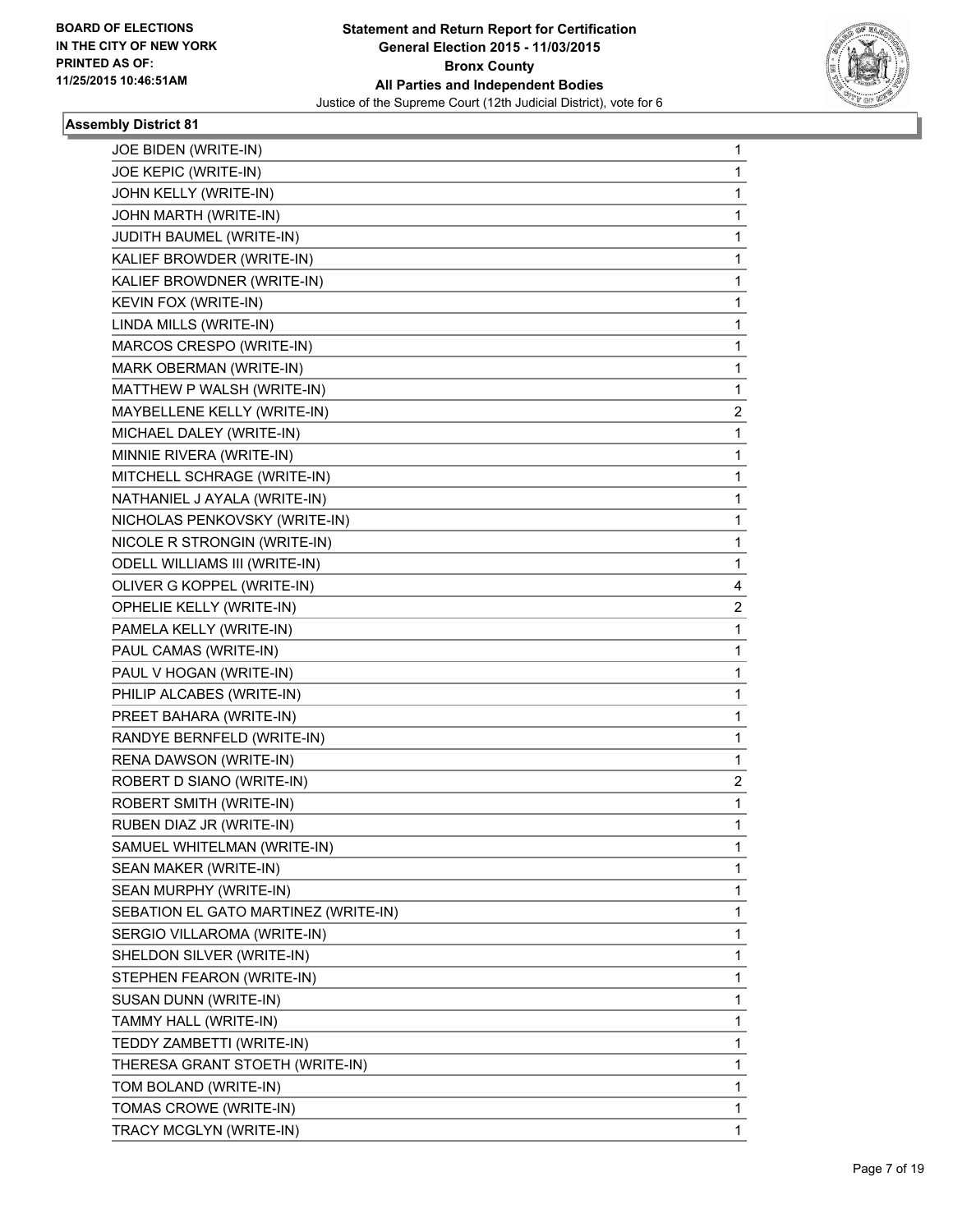

| UNATTRIBUTABLE WRITE-IN (WRITE-IN) | 39     |
|------------------------------------|--------|
| YAEL LEVY (WRITE-IN)               |        |
| <b>Total Votes</b>                 | 21.148 |
| Unrecorded                         | 8.588  |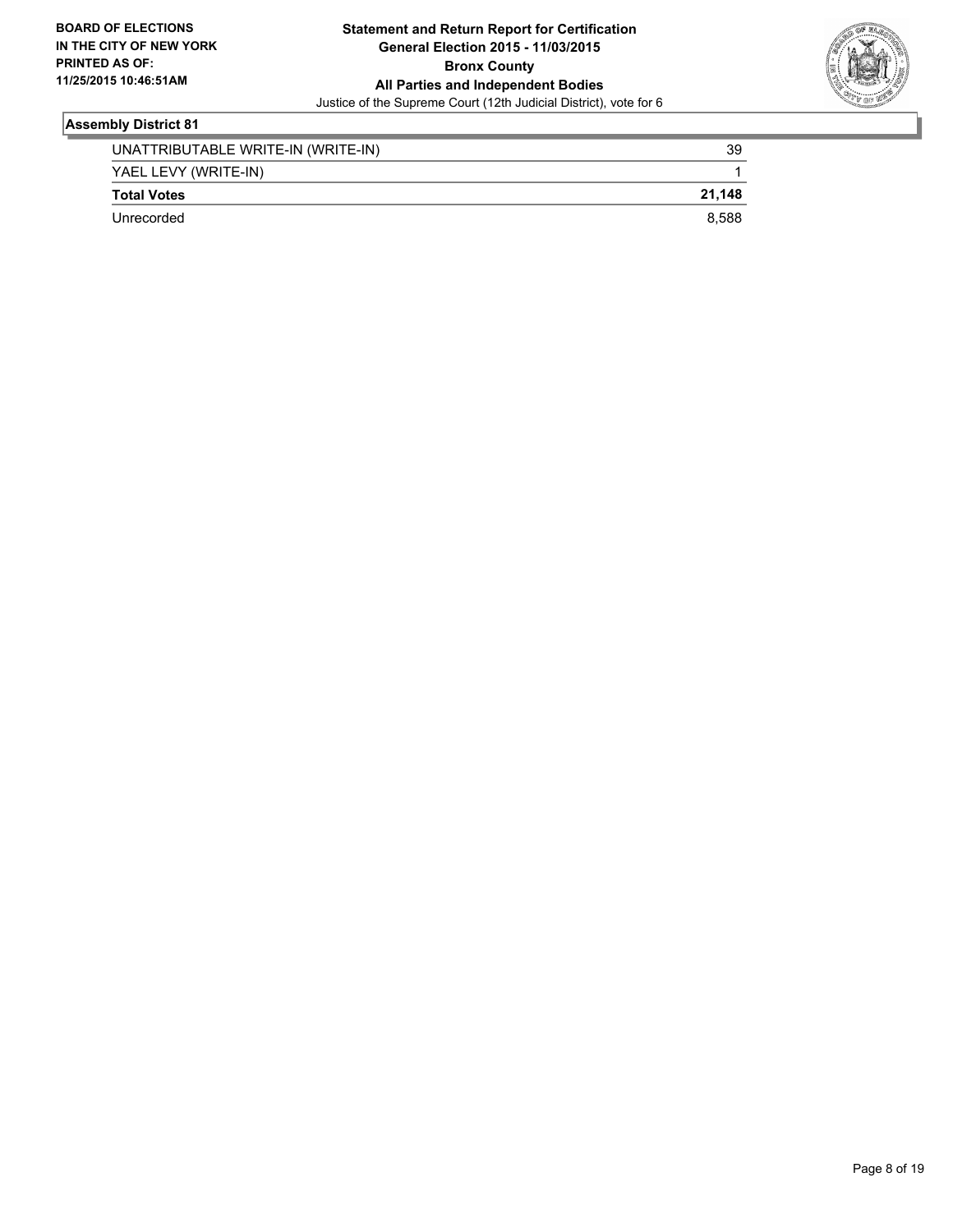

| <b>PUBLIC COUNTER</b>                                    | 5,056 |
|----------------------------------------------------------|-------|
| <b>EMERGENCY</b>                                         | 0     |
| ABSENTEE/MILITARY                                        | 297   |
| <b>AFFIDAVIT</b>                                         | 33    |
| <b>Total Ballots</b>                                     | 5,386 |
| Less - Inapplicable Federal/Special Presidential Ballots | 0     |
| <b>Total Applicable Ballots</b>                          | 5,386 |
| SALLIE MANZANETTE-DANIELS (DEMOCRATIC)                   | 2,964 |
| STEVE MAYO (REPUBLICAN)                                  | 831   |
| STEVE MAYO (CONSERVATIVE)                                | 388   |
| DIANNE RENWICK (DEMOCRATIC)                              | 2,880 |
| MITCHELL J. DANZIGER (DEMOCRATIC)                        | 2,768 |
| GUY T. PARISI (REPUBLICAN)                               | 871   |
| GUY T. PARISI (CONSERVATIVE)                             | 348   |
| LIZBETH GONZALEZ (DEMOCRATIC)                            | 3,194 |
| CHRISTOPHER B. GARVEY (CONSERVATIVE)                     | 808   |
| ROBERT T. JOHNSON (DEMOCRATIC)                           | 3,374 |
| RUBEN FRANCO (DEMOCRATIC)                                | 2,934 |
| BARBARA DIFIONO (WRITE-IN)                               | 1     |
| <b>BARRY HECHT (WRITE-IN)</b>                            | 1     |
| BILL DEBLASIO (WRITE-IN)                                 | 1     |
| BRIAN WEBNER (WRITE-IN)                                  | 1     |
| CARRY FIERINO (WRITE-IN)                                 | 2     |
| DANNELL J HANLEY (WRITE-IN)                              | 1     |
| DARCEL CLARK (WRITE-IN)                                  | 1     |
| DONALD TRUMP (WRITE-IN)                                  | 4     |
| ED BEHAINON (WRITE-IN)                                   | 1     |
| EGIDIO SEMENTILLI (WRITE-IN)                             | 1     |
| ELLIOT SPITZER (WRITE-IN)                                | 2     |
| <b>EMMANUEL TORRES (WRITE-IN)</b>                        | 1     |
| FIDEL GOMEZ (WRITE-IN)                                   | 1     |
| FRED RAMFTL (WRITE-IN)                                   | 1     |
| FREDERICK W RAMFTL (WRITE-IN)                            | 3     |
| GIANNA RAMFTL (WRITE-IN)                                 | 2     |
| GINO MASMORATO (WRITE-IN)                                | 2     |
| HILLARY CLINTON (WRITE-IN)                               | 1     |
| JANET BITNER (WRITE-IN)                                  | 1     |
| JOHN GALT (WRITE-IN)                                     | 1     |
| JUDITH SCHEILEIN (WRITE-IN)                              | 1     |
| LUCY LOCOROTONDO (WRITE-IN)                              | 1     |
| MARK LEVIN (WRITE-IN)                                    | 1     |
| MICHAEL DE BENEDETTO (WRITE-IN)                          | 1     |
| MONIQUE ROBERTS (WRITE-IN)                               | 2     |
| NICHOLAS DI CARLO (WRITE-IN)                             | 1     |
| NICHOLAS DICARLO (WRITE-IN)                              | 1     |
| RAND PAUL (WRITE-IN)                                     | 1     |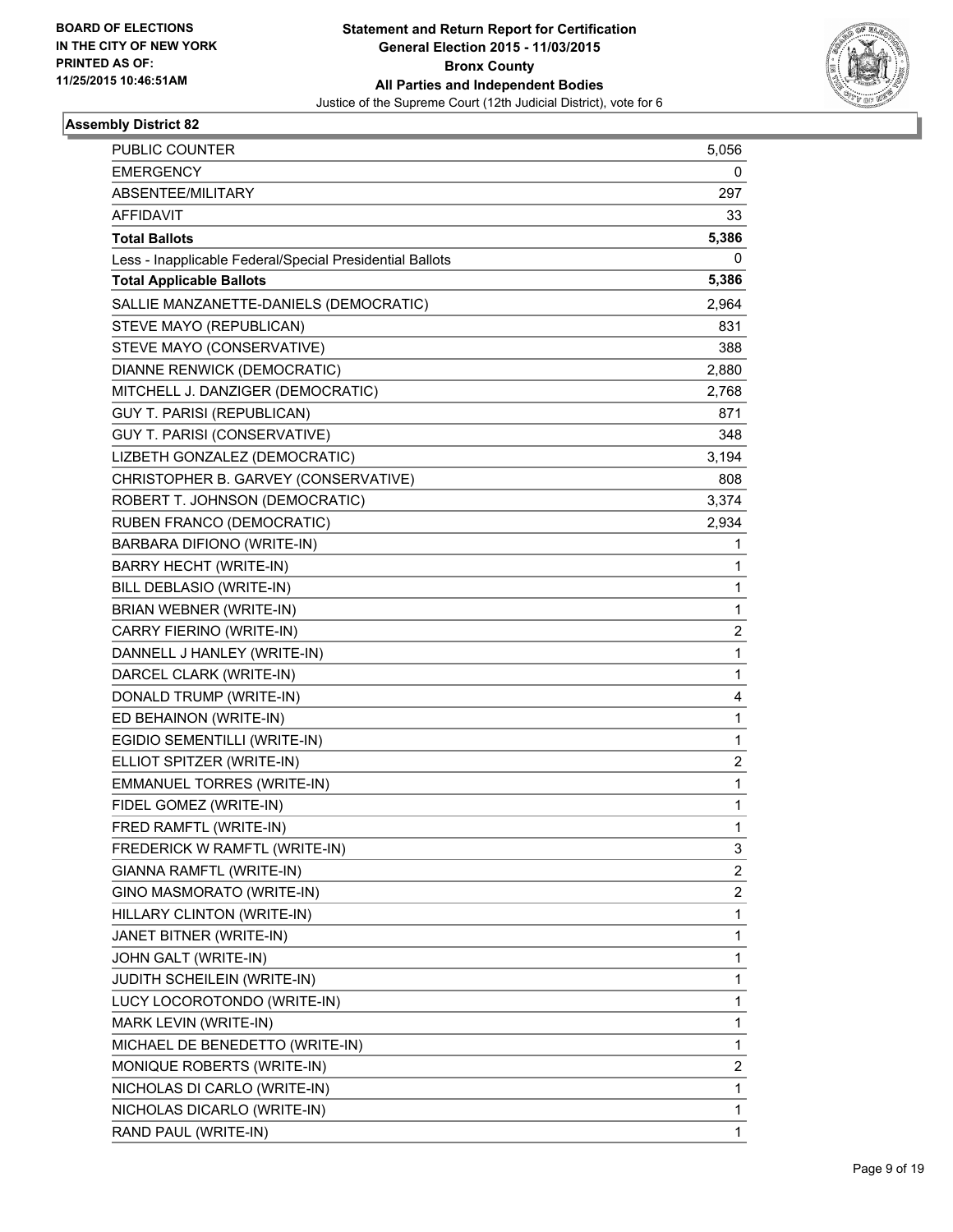

| RAPHAEL SAVINO (WRITE-IN)          | $\mathbf{2}^{\prime}$ |
|------------------------------------|-----------------------|
| ROBERT SIANO (WRITE-IN)            |                       |
| RUDOLF GIULIANO (WRITE-IN)         |                       |
| STEVE DEACE (WRITE-IN)             |                       |
| TED CRUZ (WRITE-IN)                | 2                     |
| THOMAS DUNLEA (WRITE-IN)           |                       |
| TILLY SAY (WRITE-IN)               |                       |
| UNATTRIBUTABLE WRITE-IN (WRITE-IN) | 34                    |
| VICTOR RODRIGUEZ (WRITE-IN)        |                       |
| WJ SPINK (WRITE-IN)                |                       |
| <b>Total Votes</b>                 | 21,443                |
| Unrecorded                         | 10.873                |

| <b>PUBLIC COUNTER</b>                                    | 3,468  |
|----------------------------------------------------------|--------|
| <b>EMERGENCY</b>                                         | 0      |
| ABSENTEE/MILITARY                                        | 216    |
| <b>AFFIDAVIT</b>                                         | 52     |
| <b>Total Ballots</b>                                     | 3,736  |
| Less - Inapplicable Federal/Special Presidential Ballots | 0      |
| <b>Total Applicable Ballots</b>                          | 3,736  |
| SALLIE MANZANETTE-DANIELS (DEMOCRATIC)                   | 2,360  |
| STEVE MAYO (REPUBLICAN)                                  | 130    |
| STEVE MAYO (CONSERVATIVE)                                | 74     |
| <b>DIANNE RENWICK (DEMOCRATIC)</b>                       | 2,272  |
| MITCHELL J. DANZIGER (DEMOCRATIC)                        | 2,092  |
| GUY T. PARISI (REPUBLICAN)                               | 110    |
| <b>GUY T. PARISI (CONSERVATIVE)</b>                      | 52     |
| LIZBETH GONZALEZ (DEMOCRATIC)                            | 2,269  |
| CHRISTOPHER B. GARVEY (CONSERVATIVE)                     | 173    |
| ROBERT T. JOHNSON (DEMOCRATIC)                           | 2,760  |
| RUBEN FRANCO (DEMOCRATIC)                                | 2,156  |
| <b>GAIL WATSON (WRITE-IN)</b>                            | 2      |
| UNATTRIBUTABLE WRITE-IN (WRITE-IN)                       | 16     |
| <b>Total Votes</b>                                       | 14,466 |
| Unrecorded                                               | 7,950  |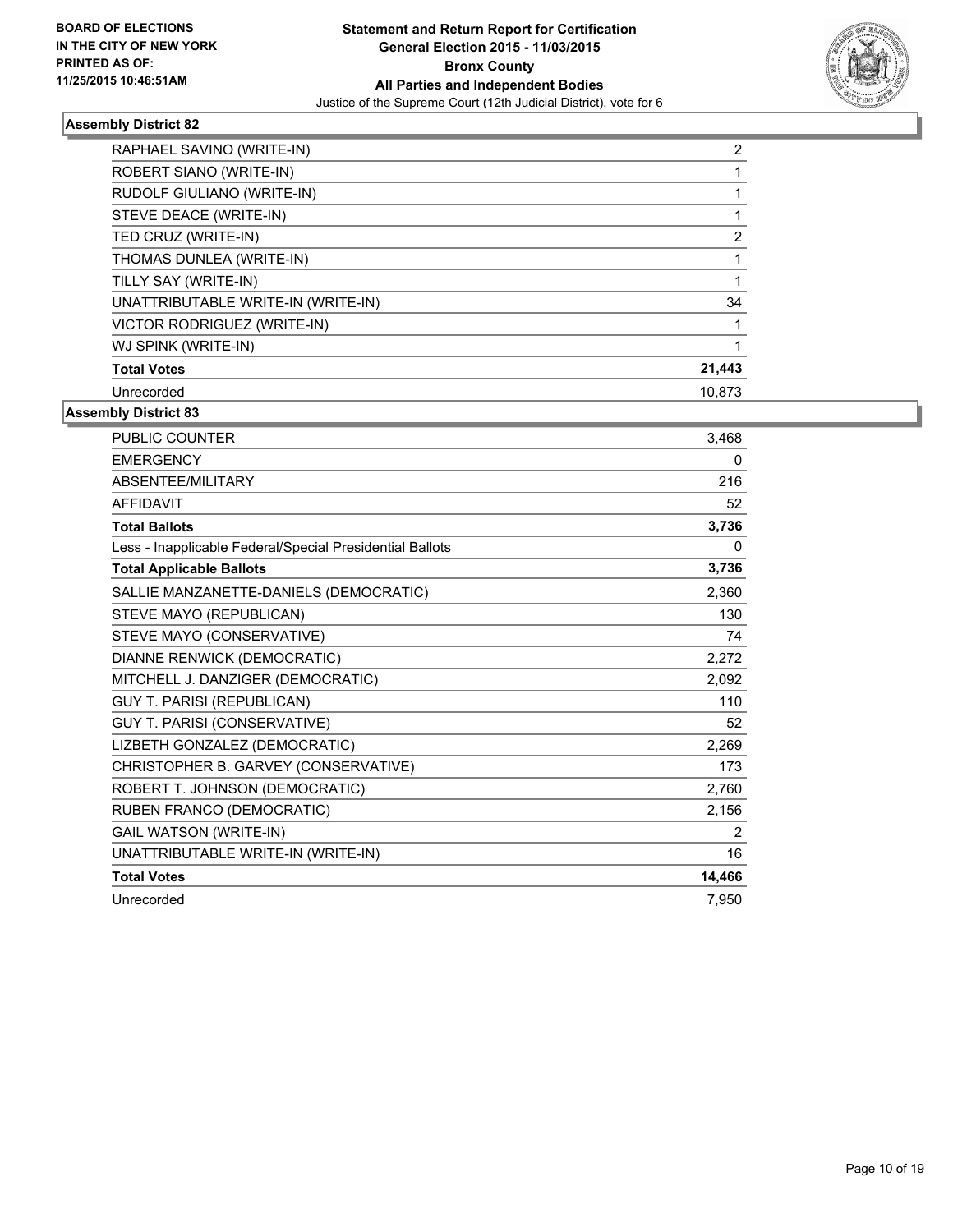

| <b>PUBLIC COUNTER</b>                                    | 3,014  |
|----------------------------------------------------------|--------|
| <b>EMERGENCY</b>                                         | 30     |
| <b>ABSENTEE/MILITARY</b>                                 | 73     |
| AFFIDAVIT                                                | 46     |
| <b>Total Ballots</b>                                     | 3,163  |
| Less - Inapplicable Federal/Special Presidential Ballots | 0      |
| <b>Total Applicable Ballots</b>                          | 3,163  |
| SALLIE MANZANETTE-DANIELS (DEMOCRATIC)                   | 1,907  |
| STEVE MAYO (REPUBLICAN)                                  | 140    |
| STEVE MAYO (CONSERVATIVE)                                | 50     |
| DIANNE RENWICK (DEMOCRATIC)                              | 1,684  |
| MITCHELL J. DANZIGER (DEMOCRATIC)                        | 1,617  |
| <b>GUY T. PARISI (REPUBLICAN)</b>                        | 96     |
| <b>GUY T. PARISI (CONSERVATIVE)</b>                      | 31     |
| LIZBETH GONZALEZ (DEMOCRATIC)                            | 2,023  |
| CHRISTOPHER B. GARVEY (CONSERVATIVE)                     | 105    |
| ROBERT T. JOHNSON (DEMOCRATIC)                           | 1,772  |
| RUBEN FRANCO (DEMOCRATIC)                                | 1,771  |
| ALEJANDO BROWN (WRITE-IN)                                | 1      |
| DONALD J ANTONETTY (WRITE-IN)                            | 1      |
| ED GARCIA (WRITE-IN)                                     | 1      |
| ED GARCIA CONDE (WRITE-IN)                               | 1      |
| FRANCISCO DANCONIA (WRITE-IN)                            | 1      |
| JAHAAD ROYAL (WRITE-IN)                                  | 1      |
| JOHN GALT (WRITE-IN)                                     | 1      |
| JOSEPH KLEEMMA (WRITE-IN)                                | 1      |
| PREET BHAHARA (WRITE-IN)                                 | 1      |
| RAGMON DONNEBALD (WRITE-IN)                              | 1      |
| RAHEEM RICHARDSON (WRITE-IN)                             | 1      |
| RAMON JIMENEZ (WRITE-IN)                                 | 1      |
| RUBEN DIO (WRITE-IN)                                     | 1      |
| TONIKA KENNEDY (WRITE-IN)                                | 1      |
| UNATTRIBUTABLE WRITE-IN (WRITE-IN)                       | 24     |
| <b>Total Votes</b>                                       | 11,234 |
| Unrecorded                                               | 7,744  |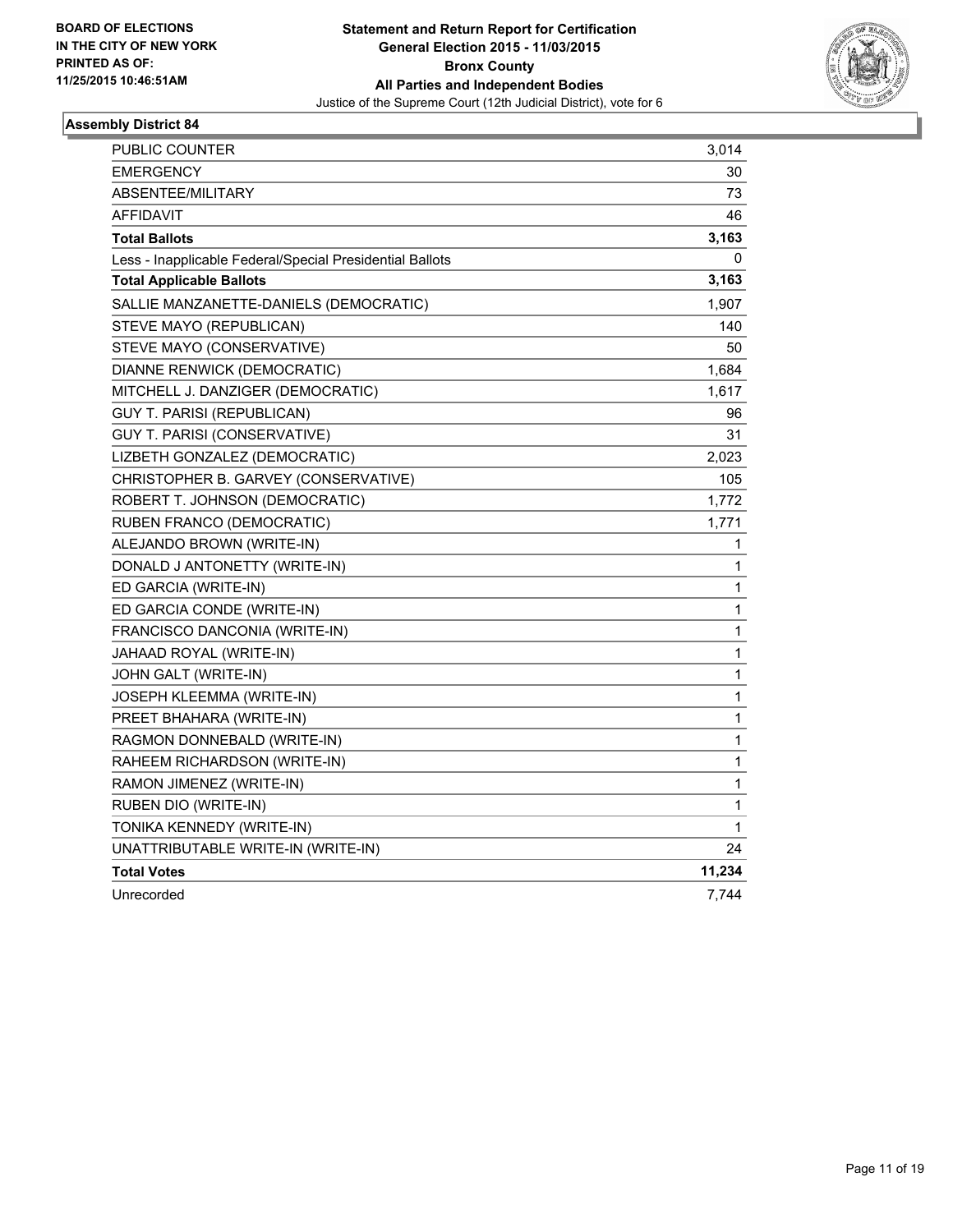

| <b>PUBLIC COUNTER</b>                                    | 2,818 |
|----------------------------------------------------------|-------|
| <b>EMERGENCY</b>                                         | 0     |
| <b>ABSENTEE/MILITARY</b>                                 | 122   |
| <b>AFFIDAVIT</b>                                         | 43    |
| <b>Total Ballots</b>                                     | 2,983 |
| Less - Inapplicable Federal/Special Presidential Ballots | 0     |
| <b>Total Applicable Ballots</b>                          | 2,983 |
| SALLIE MANZANETTE-DANIELS (DEMOCRATIC)                   | 1,660 |
| STEVE MAYO (REPUBLICAN)                                  | 127   |
| STEVE MAYO (CONSERVATIVE)                                | 28    |
| DIANNE RENWICK (DEMOCRATIC)                              | 1,470 |
| MITCHELL J. DANZIGER (DEMOCRATIC)                        | 1,366 |
| <b>GUY T. PARISI (REPUBLICAN)</b>                        | 87    |
| GUY T. PARISI (CONSERVATIVE)                             | 18    |
| LIZBETH GONZALEZ (DEMOCRATIC)                            | 1,775 |
| CHRISTOPHER B. GARVEY (CONSERVATIVE)                     | 92    |
| ROBERT T. JOHNSON (DEMOCRATIC)                           | 1,740 |
| RUBEN FRANCO (DEMOCRATIC)                                | 1,557 |
| DARCEL D CLARK (WRITE-IN)                                | 1     |
| LUIS SEPULVEDA (WRITE-IN)                                | 1     |
| UNATTRIBUTABLE WRITE-IN (WRITE-IN)                       | 18    |
| <b>Total Votes</b>                                       | 9,940 |
| Unrecorded                                               | 7,958 |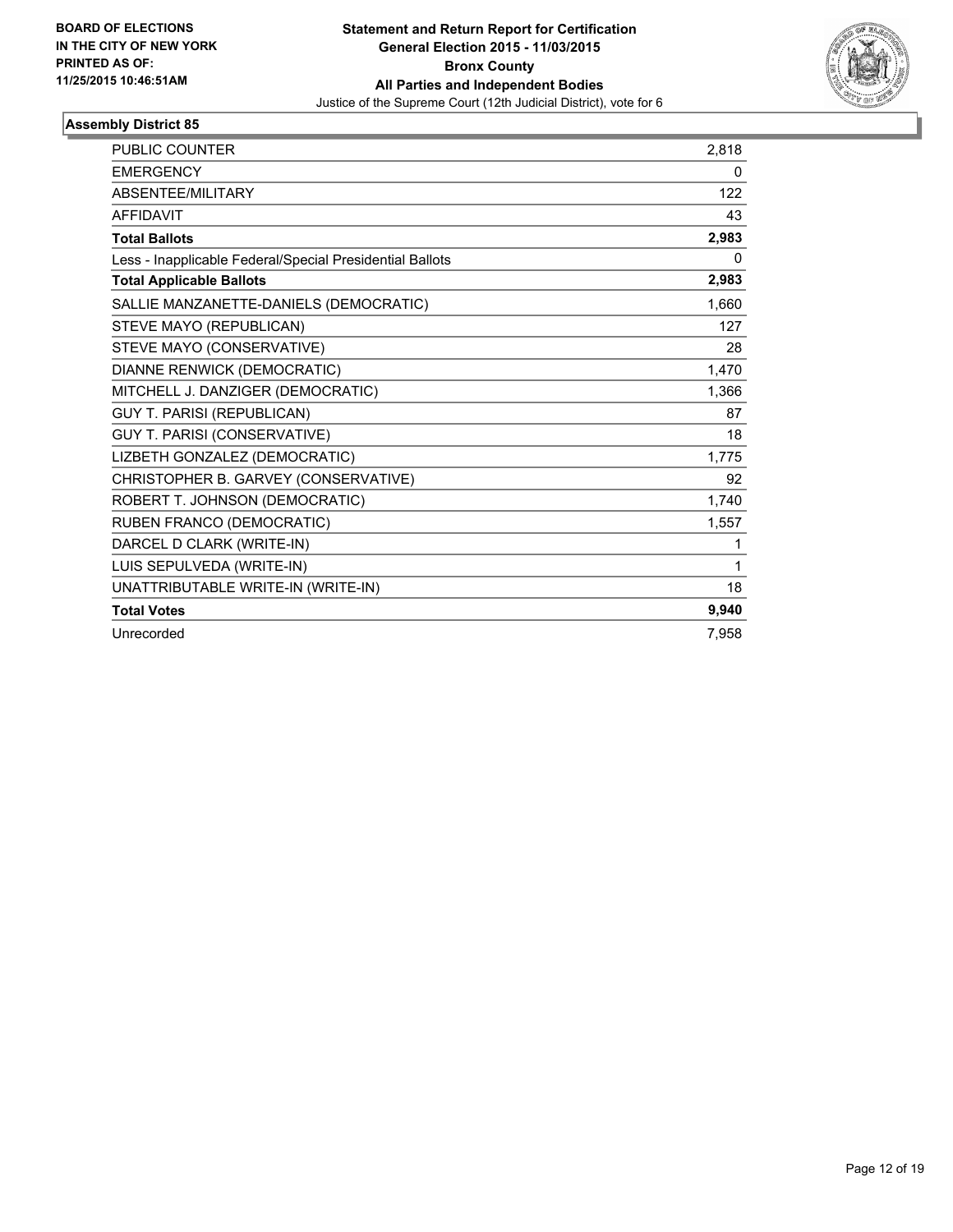

| <b>PUBLIC COUNTER</b>                                    | 2,423 |
|----------------------------------------------------------|-------|
| <b>EMERGENCY</b>                                         | 0     |
| ABSENTEE/MILITARY                                        | 98    |
| <b>AFFIDAVIT</b>                                         | 70    |
| <b>Total Ballots</b>                                     | 2,591 |
| Less - Inapplicable Federal/Special Presidential Ballots | 0     |
| <b>Total Applicable Ballots</b>                          | 2,591 |
| SALLIE MANZANETTE-DANIELS (DEMOCRATIC)                   | 1,482 |
| STEVE MAYO (REPUBLICAN)                                  | 103   |
| STEVE MAYO (CONSERVATIVE)                                | 42    |
| DIANNE RENWICK (DEMOCRATIC)                              | 1,328 |
| MITCHELL J. DANZIGER (DEMOCRATIC)                        | 1,212 |
| <b>GUY T. PARISI (REPUBLICAN)</b>                        | 72    |
| <b>GUY T. PARISI (CONSERVATIVE)</b>                      | 33    |
| LIZBETH GONZALEZ (DEMOCRATIC)                            | 1,632 |
| CHRISTOPHER B. GARVEY (CONSERVATIVE)                     | 78    |
| ROBERT T. JOHNSON (DEMOCRATIC)                           | 1,405 |
| RUBEN FRANCO (DEMOCRATIC)                                | 1,382 |
| JEFFERY STEWART (WRITE-IN)                               | 1     |
| JOSE ANTONIO GONZALEZ JR. (WRITE-IN)                     | 1     |
| MITCHEL CNANGER (WRITE-IN)                               | 1     |
| SELVIN A WHITE JR (WRITE-IN)                             | 1     |
| STEVE DAVIS (WRITE-IN)                                   | 1     |
| UNATTRIBUTABLE WRITE-IN (WRITE-IN)                       | 44    |
| YVETTE THOMAS (WRITE-IN)                                 | 1     |
| <b>Total Votes</b>                                       | 8,819 |
| Unrecorded                                               | 6,727 |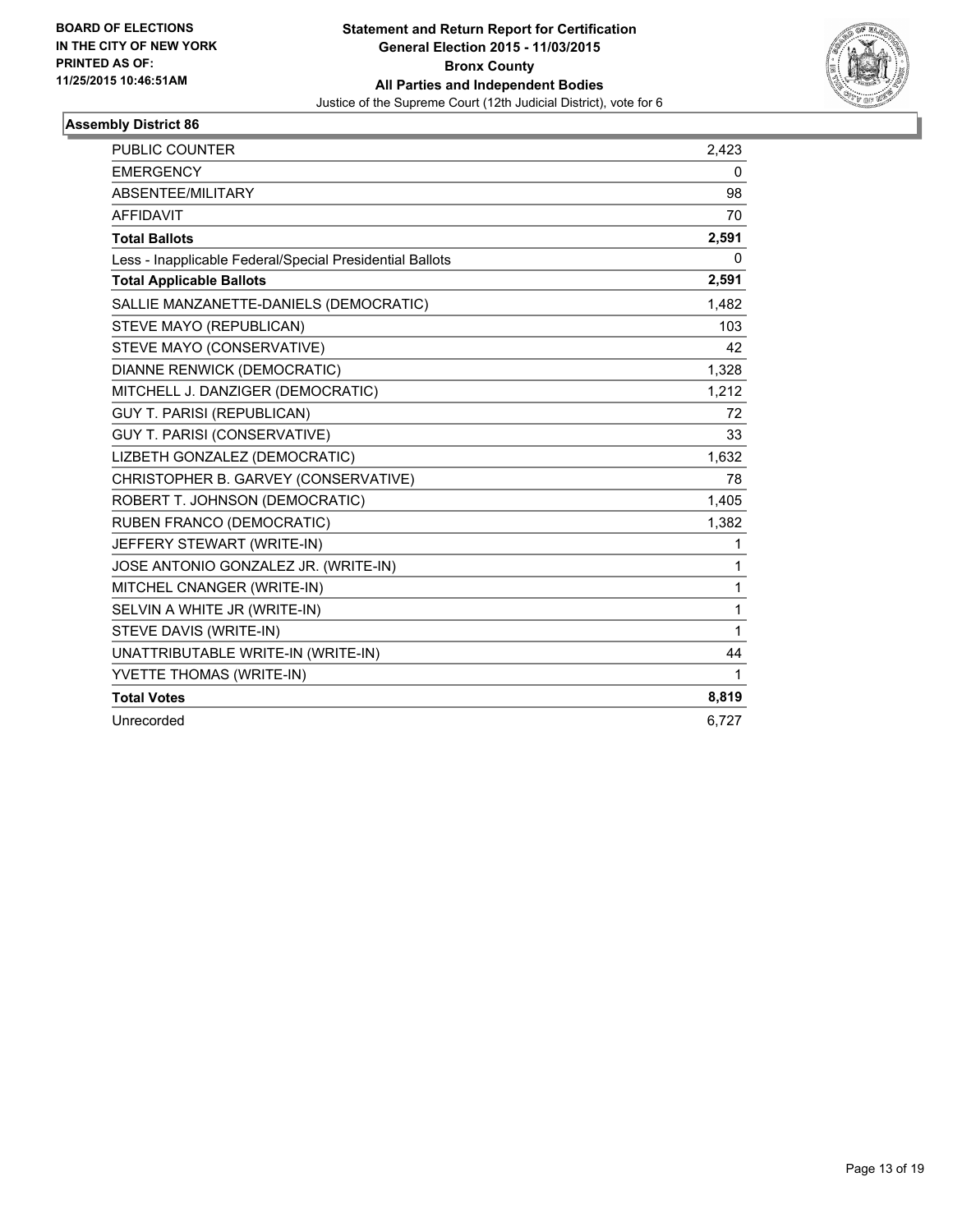

| PUBLIC COUNTER                                           | 2,973        |
|----------------------------------------------------------|--------------|
| <b>EMERGENCY</b>                                         | 0            |
| ABSENTEE/MILITARY                                        | 108          |
| <b>AFFIDAVIT</b>                                         | 50           |
| <b>Total Ballots</b>                                     | 3,131        |
| Less - Inapplicable Federal/Special Presidential Ballots | 0            |
| <b>Total Applicable Ballots</b>                          | 3,131        |
| SALLIE MANZANETTE-DANIELS (DEMOCRATIC)                   | 1,842        |
| STEVE MAYO (REPUBLICAN)                                  | 174          |
| STEVE MAYO (CONSERVATIVE)                                | 70           |
| <b>DIANNE RENWICK (DEMOCRATIC)</b>                       | 1,655        |
| MITCHELL J. DANZIGER (DEMOCRATIC)                        | 1,575        |
| <b>GUY T. PARISI (REPUBLICAN)</b>                        | 150          |
| <b>GUY T. PARISI (CONSERVATIVE)</b>                      | 70           |
| LIZBETH GONZALEZ (DEMOCRATIC)                            | 1,881        |
| CHRISTOPHER B. GARVEY (CONSERVATIVE)                     | 164          |
| ROBERT T. JOHNSON (DEMOCRATIC)                           | 1,960        |
| RUBEN FRANCO (DEMOCRATIC)                                | 1,730        |
| LORRAINE SANCHEZ (WRITE-IN)                              | 1            |
| MARCO RUBIO (WRITE-IN)                                   | 1            |
| MITCHELL DARZIOTER (WRITE-IN)                            | $\mathbf{1}$ |
| SONIA SOTOMAYOR (WRITE-IN)                               | 1            |
| UNATTRIBUTABLE WRITE-IN (WRITE-IN)                       | 25           |
| <b>Total Votes</b>                                       | 11,300       |
| Unrecorded                                               | 7.486        |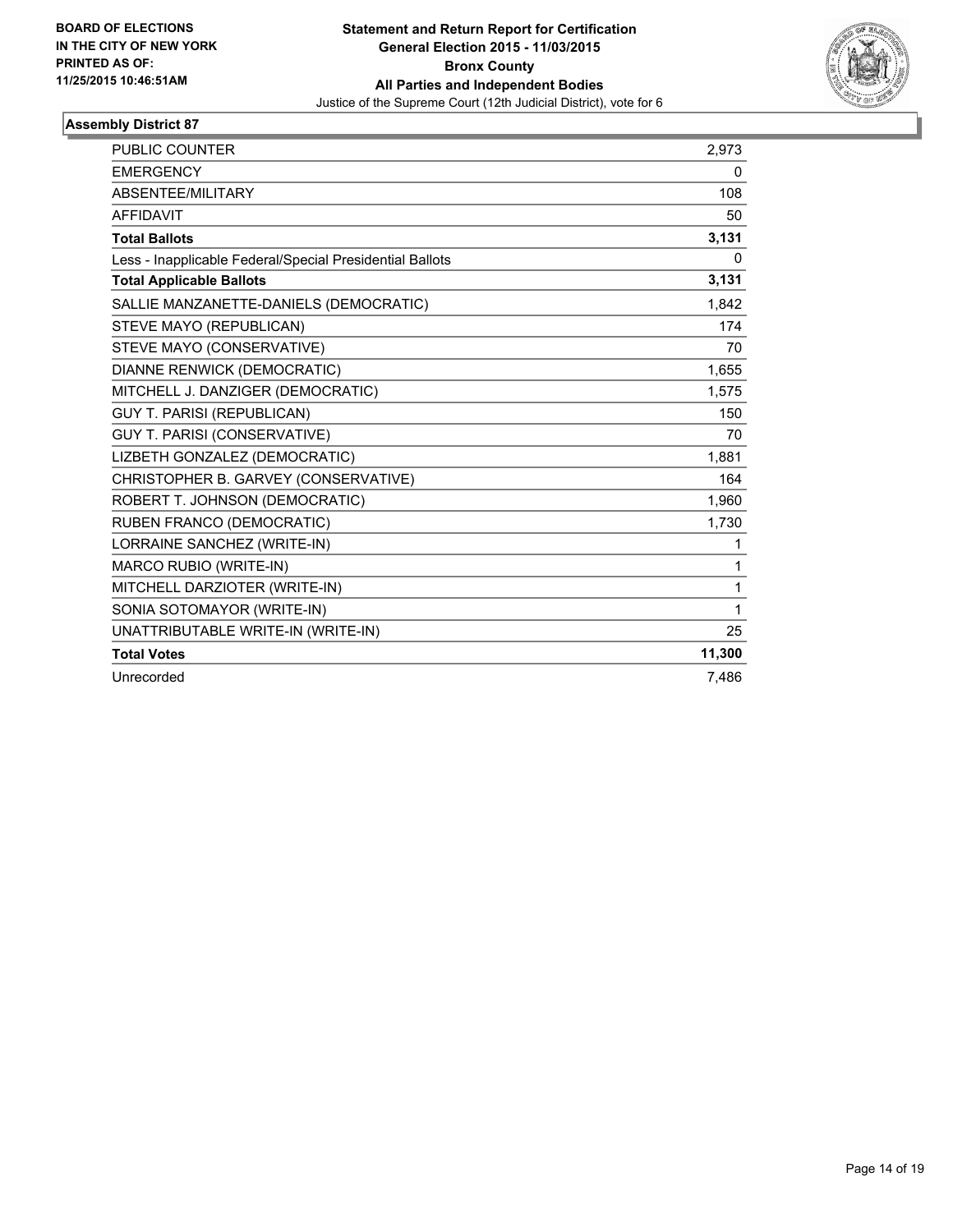

| <b>PUBLIC COUNTER</b>                                    | 36,073         |
|----------------------------------------------------------|----------------|
| <b>EMERGENCY</b>                                         | 89             |
| ABSENTEE/MILITARY                                        | 1,952          |
| AFFIDAVIT                                                | 642            |
| <b>Total Ballots</b>                                     | 38,756         |
| Less - Inapplicable Federal/Special Presidential Ballots | 0              |
| <b>Total Applicable Ballots</b>                          | 38,756         |
| SALLIE MANZANETTE-DANIELS (DEMOCRATIC)                   | 22,506         |
| STEVE MAYO (REPUBLICAN)                                  | 3,059          |
| STEVE MAYO (CONSERVATIVE)                                | 1,333          |
| DIANNE RENWICK (DEMOCRATIC)                              | 20,969         |
| MITCHELL J. DANZIGER (DEMOCRATIC)                        | 19,995         |
| <b>GUY T. PARISI (REPUBLICAN)</b>                        | 2,761          |
| GUY T. PARISI (CONSERVATIVE)                             | 1,150          |
| LIZBETH GONZALEZ (DEMOCRATIC)                            | 23,867         |
| CHRISTOPHER B. GARVEY (CONSERVATIVE)                     | 2,924          |
| ROBERT T. JOHNSON (DEMOCRATIC)                           | 23,850         |
| RUBEN FRANCO (DEMOCRATIC)                                | 21,550         |
| AARON WHITELMAN (WRITE-IN)                               | 1              |
| ALEJANDO BROWN (WRITE-IN)                                | 1              |
| ALICEA ELLORAS (WRITE-IN)                                | 1              |
| ANDREA GANT (WRITE-IN)                                   | 1              |
| ANDREW COHEN (WRITE-IN)                                  | 1              |
| ANGEL HERNANDEZ (WRITE-IN)                               | 1              |
| ANTON MCCARMIDE (WRITE-IN)                               | 1              |
| ARTHUR BRAUCH (WRITE-IN)                                 | 1              |
| BARBARA DIFIONO (WRITE-IN)                               | 1              |
| BARRY HECHT (WRITE-IN)                                   | 1              |
| <b>BASSIO WILLIAMS (WRITE-IN)</b>                        | 1              |
| BEN BARBAHO (WRITE-IN)                                   | 1              |
| BETTY BAUMEL (WRITE-IN)                                  | 1              |
| BILL DEBLASIO (WRITE-IN)                                 | 1              |
| BRIAN O'BYRNE (WRITE-IN)                                 | 1              |
| BRIAN WEBNER (WRITE-IN)                                  | 1              |
| BRIGHID COFFEY (WRITE-IN)                                | 1              |
| CARRY FIERINO (WRITE-IN)                                 | 2              |
| CHRISTINA LAKIND (WRITE-IN)                              | 1              |
| CHRISTOPHER GARVY (WRITE-IN)                             | 1              |
| CHRISTOPHER W FORD (WRITE-IN)                            | 1              |
| CIATTA BAYSAH (WRITE-IN)                                 | 1              |
| COREY SOTO (WRITE-IN)                                    | 1              |
| CREASIA LARKEN (WRITE-IN)                                | 1              |
| DAN CARTER (WRITE-IN)                                    | 1              |
| DAN GORDON (WRITE-IN)                                    | 1              |
| DANIEL DA DERNACT (WRITE-IN)                             | 1              |
| DANIEL PADERNACHT (WRITE-IN)                             | $\overline{2}$ |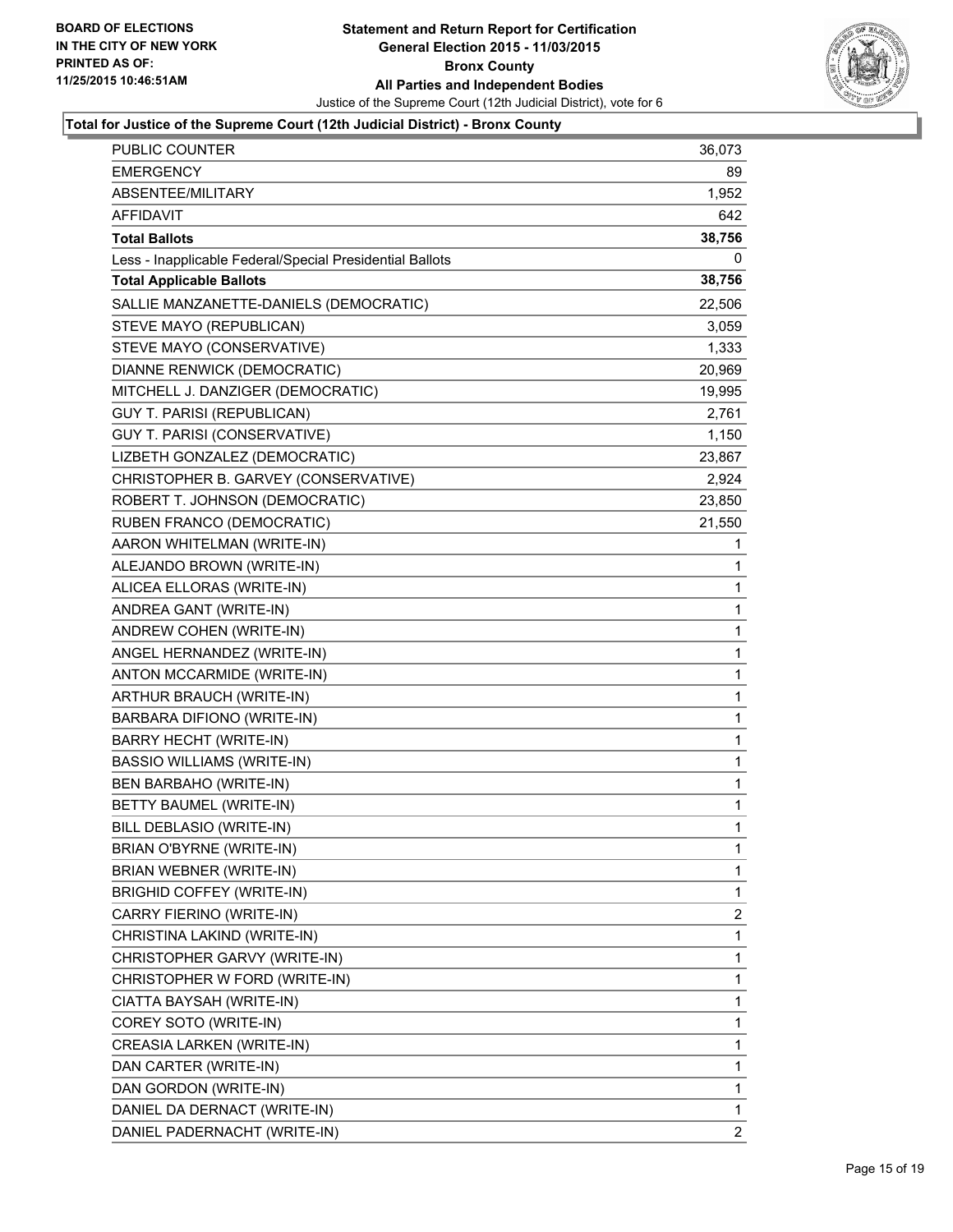

| DANIELLE MEBERT (WRITE-IN)      | $\mathbf{1}$            |
|---------------------------------|-------------------------|
| DANNELL J HANLEY (WRITE-IN)     | 1                       |
| DARA OTTLEY BROWN (WRITE-IN)    | 1                       |
| DARCEL CLARK (WRITE-IN)         | 1                       |
| DARCEL D CLARK (WRITE-IN)       | 1                       |
| DARRYL BOWMAN (WRITE-IN)        | 1                       |
| DAVID KING (WRITE-IN)           | 1                       |
| DAVID WOLFE (WRITE-IN)          | 1                       |
| DAWN KELLY (WRITE-IN)           | 1                       |
| DONALD J ANTONETTY (WRITE-IN)   | 1                       |
| DONALD TRUMP (WRITE-IN)         | 4                       |
| DOUGLAS MURPHY (WRITE-IN)       | 1                       |
| ED BEHAINON (WRITE-IN)          | 1                       |
| ED GARCIA (WRITE-IN)            | 1                       |
| ED GARCIA CONDE (WRITE-IN)      | $\overline{\mathbf{c}}$ |
| EDDIE MCSHAN (WRITE-IN)         | 1                       |
| EDWARD KIELY (WRITE-IN)         | 1                       |
| EDWARD PICHARDO (WRITE-IN)      | 1                       |
| EGIDIO SEMENTILLI (WRITE-IN)    | 1                       |
| ELIZABETH GONZALES (WRITE-IN)   | 1                       |
| ELIZABETH TAYLOR (WRITE-IN)     | 1                       |
| ELLIOT SPITZER (WRITE-IN)       | $\overline{2}$          |
| EMMANUEL TORRES (WRITE-IN)      | 1                       |
| FIDEL GOMEZ (WRITE-IN)          | 1                       |
| FRANCISCO DANCONIA (WRITE-IN)   | 1                       |
| FRED RAMFTL (WRITE-IN)          | 1                       |
| FRED THOMPSON (WRITE-IN)        | 1                       |
| FREDERICK W RAMFTL (WRITE-IN)   | 3                       |
| <b>GAIL WATSON (WRITE-IN)</b>   | 2                       |
| GALIMA D BAYSAH SR (WRITE-IN)   | 1                       |
| <b>GASPAN SANBEY (WRITE-IN)</b> | 1                       |
| GIANNA RAMFTL (WRITE-IN)        | 2                       |
| GINO GADAGNO (WRITE-IN)         | 1                       |
| GINO MASMORATO (WRITE-IN)       | $\overline{2}$          |
| <b>GUS HALL (WRITE-IN)</b>      | 1                       |
| HELEN MCCLOUD (WRITE-IN)        | 1                       |
| HEYRROD JABLOME (WRITE-IN)      | 1                       |
| HILARY CLINTON (WRITE-IN)       | 4                       |
| HILLARY CLINTON (WRITE-IN)      | 2                       |
| HUGH JANUS (WRITE-IN)           | 1                       |
| HUGH JUSS (WRITE-IN)            | 1                       |
| HUGO L GONZALEZ (WRITE-IN)      | 1                       |
| ISAAC AMBEROSE MOORE (WRITE-IN) | 2                       |
| JACK KEMP (WRITE-IN)            | 1                       |
| JACK MARTH (WRITE-IN)           | 2                       |
| JAHAAD ROYAL (WRITE-IN)         | $\mathbf{1}$            |
|                                 |                         |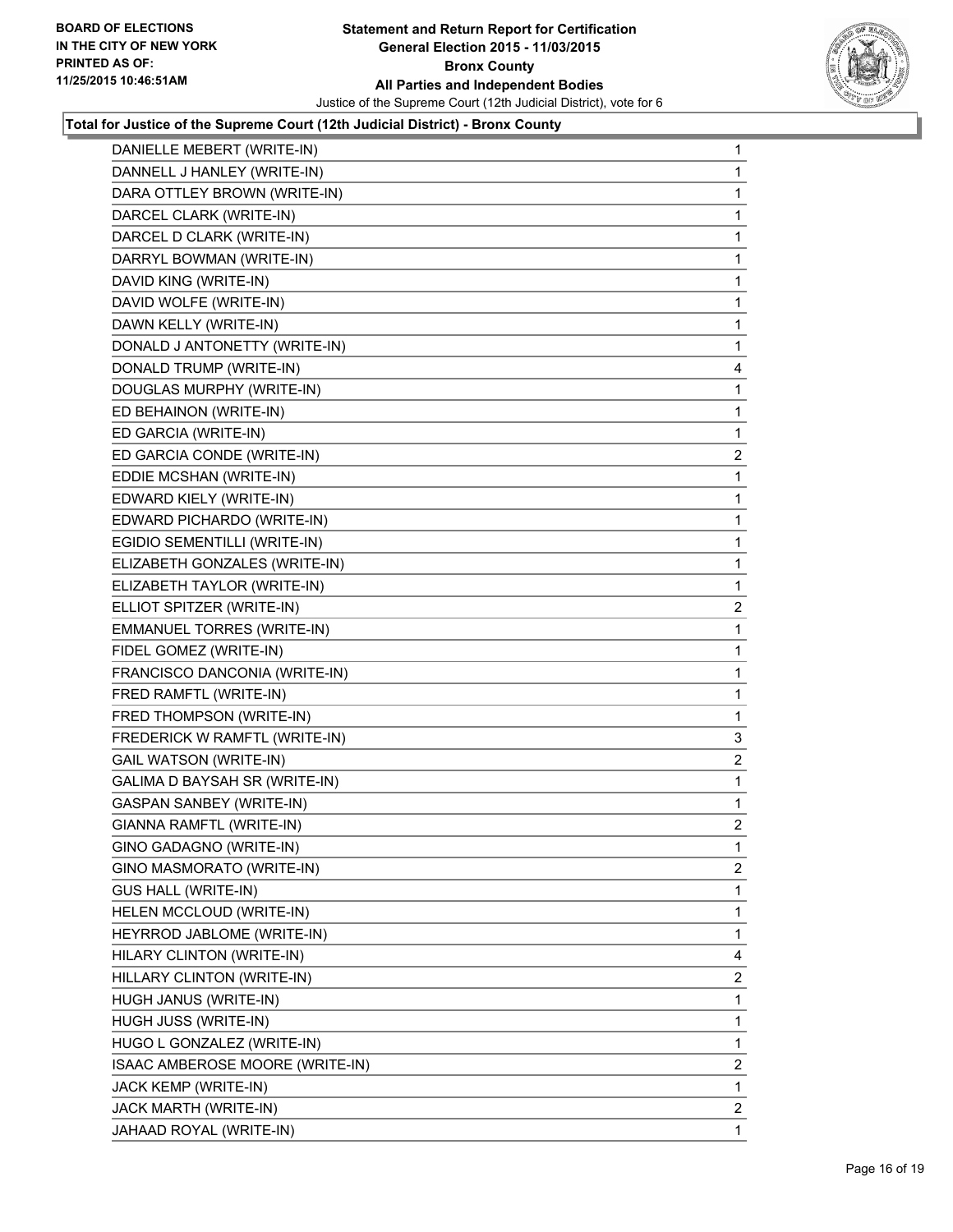

| JAMES VISSER (WRITE-IN)                    | 3              |
|--------------------------------------------|----------------|
| JAMIN SEWELL (WRITE-IN)                    | 1              |
| JANET BITNER (WRITE-IN)                    | 1              |
| JEFFERY STEWART (WRITE-IN)                 | 1              |
| JEFFREY KLEIN (WRITE-IN)                   | 1              |
| <b>JESSICA S RIVERA (WRITE-IN)</b>         | 1              |
| JOE BIDEN (WRITE-IN)                       | 1              |
| JOE KEPIC (WRITE-IN)                       | 1              |
| JOHN DELGROSSO (WRITE-IN)                  | 1              |
| JOHN GALT (WRITE-IN)                       | 2              |
| JOHN KELLY (WRITE-IN)                      | 1              |
| JOHN MARTH (WRITE-IN)                      | 1              |
| JOSE ANTONIO GONZALEZ JR. (WRITE-IN)       | 1              |
| JOSEPH COLARUSO (WRITE-IN)                 | 1              |
| JOSEPH GUADAGNO (WRITE-IN)                 | 1              |
| JOSEPH KLEEMMA (WRITE-IN)                  | 1              |
| JOSEPH RAMONETTI (WRITE-IN)                | 1              |
| JOYCE HOYI (WRITE-IN)                      | 1              |
| JUDITH BAUMEL (WRITE-IN)                   | 1              |
| JUDITH SCHEILEIN (WRITE-IN)                | 1              |
| <b>JUSTIN GROSSMAN MARSHALL (WRITE-IN)</b> | 1              |
| KALIEF BROWDER (WRITE-IN)                  | $\mathbf{2}$   |
| KALIEF BROWDNER (WRITE-IN)                 | 1              |
| KATHERINE TIMPF (WRITE-IN)                 | 1              |
| KAUEF BROWDER (WRITE-IN)                   | 1              |
| KENNY AGOSTO (WRITE-IN)                    | 1              |
| KEVIN FOX (WRITE-IN)                       | 1              |
| LATOYA JOYNER (WRITE-IN)                   | 1              |
| LENA GOLDSTEIN MOORE (WRITE-IN)            | 1              |
| LETICIA FEIREIRO (WRITE-IN)                | 1              |
| LINDA MILLS (WRITE-IN)                     | 1              |
| LORRAINE SANCHEZ (WRITE-IN)                | 1              |
| LUCY LOCOROTONDO (WRITE-IN)                | 1              |
| LUIS SEPULVEDA (WRITE-IN)                  | 1              |
| MARC SPANO (WRITE-IN)                      | 1              |
| MARCO RUBIO (WRITE-IN)                     | 1              |
| MARCOS CRESPO (WRITE-IN)                   | 1              |
| MARK LEVIN (WRITE-IN)                      | 1              |
| MARK OBERMAN (WRITE-IN)                    | 1              |
| MATTHEW MARTINEZ (WRITE-IN)                | 1              |
| MATTHEW P WALSH (WRITE-IN)                 | 1              |
| MAYBELLENE KELLY (WRITE-IN)                | $\overline{2}$ |
| MELISSA INGALA (WRITE-IN)                  | 1              |
| MICHAEL D NOBLE (WRITE-IN)                 | 1              |
| MICHAEL DALEY (WRITE-IN)                   | 1              |
| MICHAEL DE BENEDETTO (WRITE-IN)            | $\mathbf 1$    |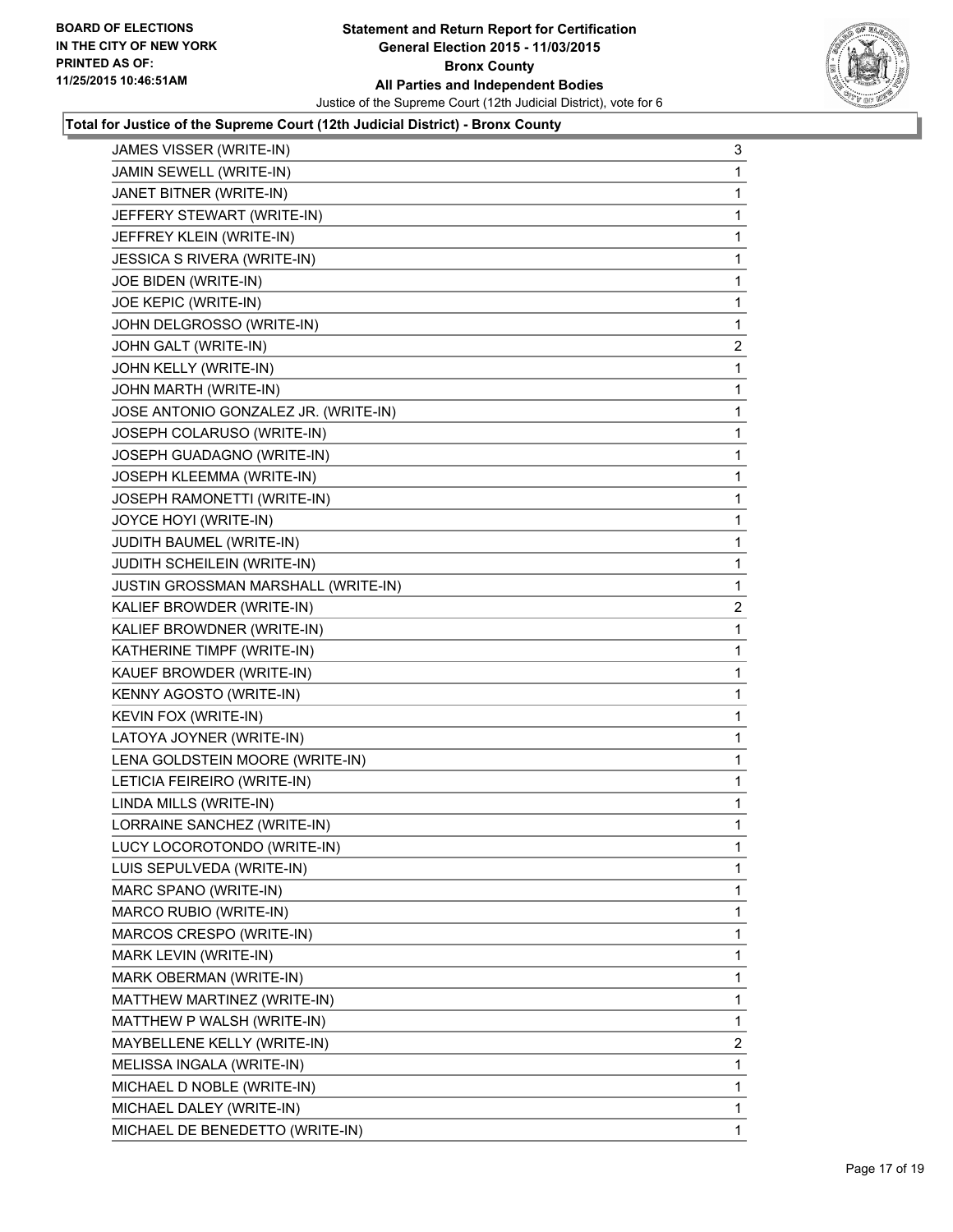

| MICHAEL DELGROSSO (WRITE-IN)         | $\mathbf 1$             |
|--------------------------------------|-------------------------|
| MICHAEL J FICITO (WRITE-IN)          | 1                       |
| MIKE HUNT (WRITE-IN)                 | 1                       |
| MINNIE RIVERA (WRITE-IN)             | 1                       |
| MITCHEL CNANGER (WRITE-IN)           | 1                       |
| MITCHELL DARZIOTER (WRITE-IN)        | 1                       |
| MITCHELL SCHRAGE (WRITE-IN)          | 1                       |
| MONIQUE ROBERTS (WRITE-IN)           | $\overline{\mathbf{c}}$ |
| MURRAY RICHMOND (WRITE-IN)           | 1                       |
| NATHANIEL J AYALA (WRITE-IN)         | 1                       |
| NICHOLAS DI CARLO (WRITE-IN)         | 1                       |
| NICHOLAS DICARLO (WRITE-IN)          | 1                       |
| NICHOLAS PENKOVSKY (WRITE-IN)        | 1                       |
| NICOLE R STRONGIN (WRITE-IN)         | $\mathbf 1$             |
| <b>OBRIAN SALAS (WRITE-IN)</b>       | 1                       |
| <b>ODELL WILLIAMS III (WRITE-IN)</b> | 1                       |
| OLIVER G KOPPEL (WRITE-IN)           | 4                       |
| OPHELIE KELLY (WRITE-IN)             | 2                       |
| PAMELA KELLY (WRITE-IN)              | 1                       |
| PAUL CAMAS (WRITE-IN)                | $\mathbf 1$             |
| PAUL V HOGAN (WRITE-IN)              | 1                       |
| PHILIP ALCABES (WRITE-IN)            | 1                       |
| PHILIP FOGLE (WRITE-IN)              | 1                       |
| PREET BAHARA (WRITE-IN)              | 1                       |
| PREET BHAHARA (WRITE-IN)             | 1                       |
| RAGMON DONNEBALD (WRITE-IN)          | $\mathbf 1$             |
| RAHEEM RICHARDSON (WRITE-IN)         | 1                       |
| RAMON JIMENEZ (WRITE-IN)             | 1                       |
| RAND PAUL (WRITE-IN)                 | 1                       |
| RANDYE BERNFELD (WRITE-IN)           | 1                       |
| RAPHAEL SAVINO (WRITE-IN)            | $\mathbf{2}$            |
| RENA DAWSON (WRITE-IN)               | $\mathbf 1$             |
| RJ POOLE (WRITE-IN)                  | 1                       |
| ROBERT D SIANO (WRITE-IN)            | $\overline{2}$          |
| ROBERT DELGROSSO (WRITE-IN)          | 1                       |
| ROBERT MATTE (WRITE-IN)              | 1                       |
| ROBERT SIANO (WRITE-IN)              | 1                       |
| ROBERT SMITH (WRITE-IN)              | 1                       |
| ROME WILLIAMS (WRITE-IN)             | 1                       |
| ROSALIE LESLIE (WRITE-IN)            | $\overline{2}$          |
| RUBEN DIAZ JR (WRITE-IN)             | 2                       |
| RUBEN DIO (WRITE-IN)                 | 1                       |
| RUDOLF GIULIANO (WRITE-IN)           | 1                       |
| SAM HENREY (WRITE-IN)                | 1                       |
| SAMUEL WHITELMAN (WRITE-IN)          | 1                       |
| SEAN MAKER (WRITE-IN)                | 1                       |
|                                      |                         |